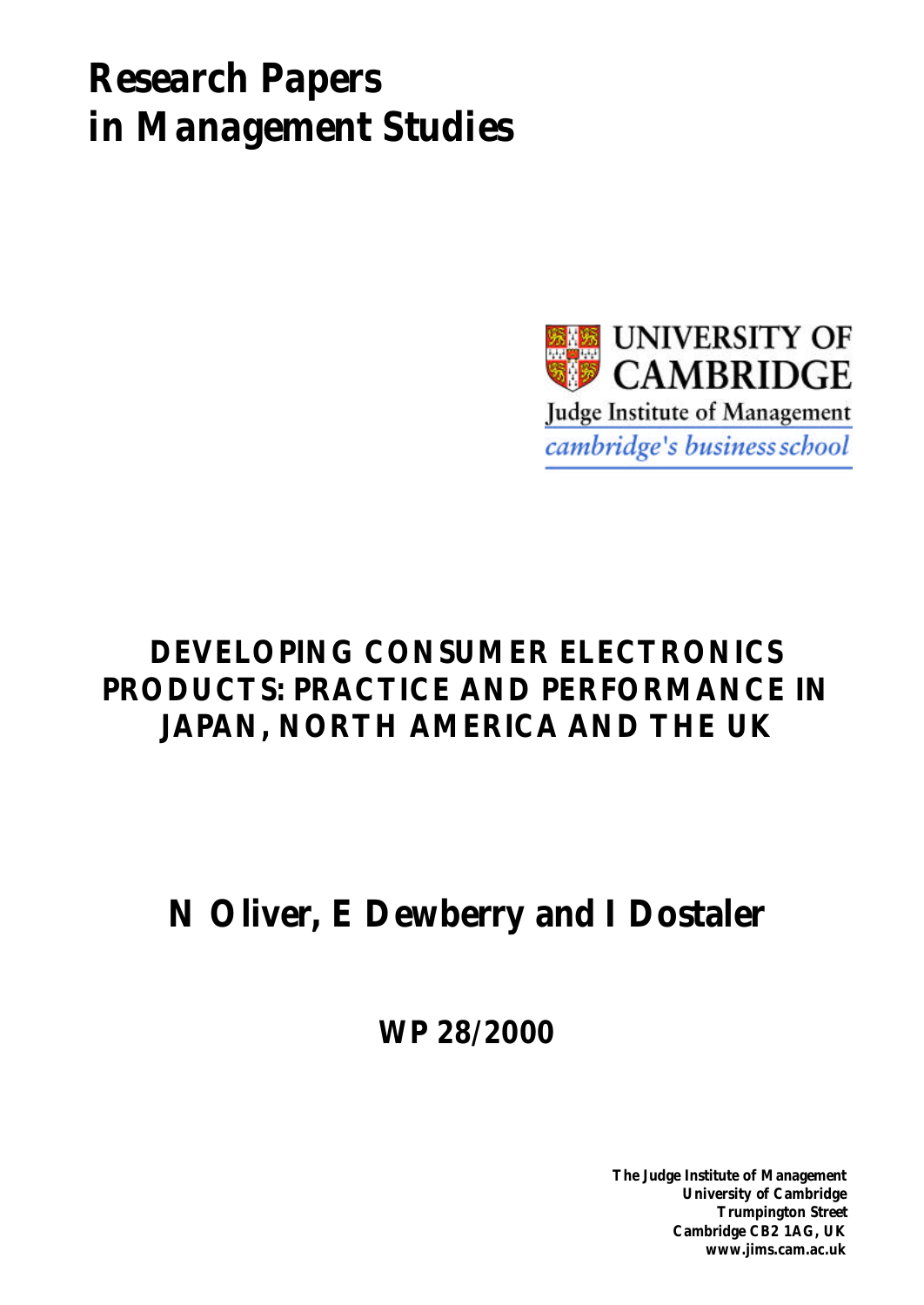These papers are produced by the Judge Institute of Management, University of Cambridge.

The papers are circulated for discussion purposes only. Their contents should be considered preliminary and are not to be quoted without the authors' permission.

# **DEVELOPING CONSUMER ELECTRONICS PRODUCTS: PRACTICE AND PERFORMANCE IN JAPAN, NORTH AMERICA AND THE UK**

## **N Oliver, E Dewberry and I Dostaler**

### **WP 28/2000**

Dr Nick Oliver Judge Institute of Management University of Cambridge Tel: +44 (0) 1223 338179 Fax: +44 (0) 1223 339701 Email: n.oliver@jims.cam.ac.uk

Please address enquiries about the series to:

Research Support Manager Judge Institute of Management Trumpington Street Cambridge CB2 1AG, UK Tel: 01223 339700 Fax: 01223 339701 E-mail: research-support@jims.cam.ac.uk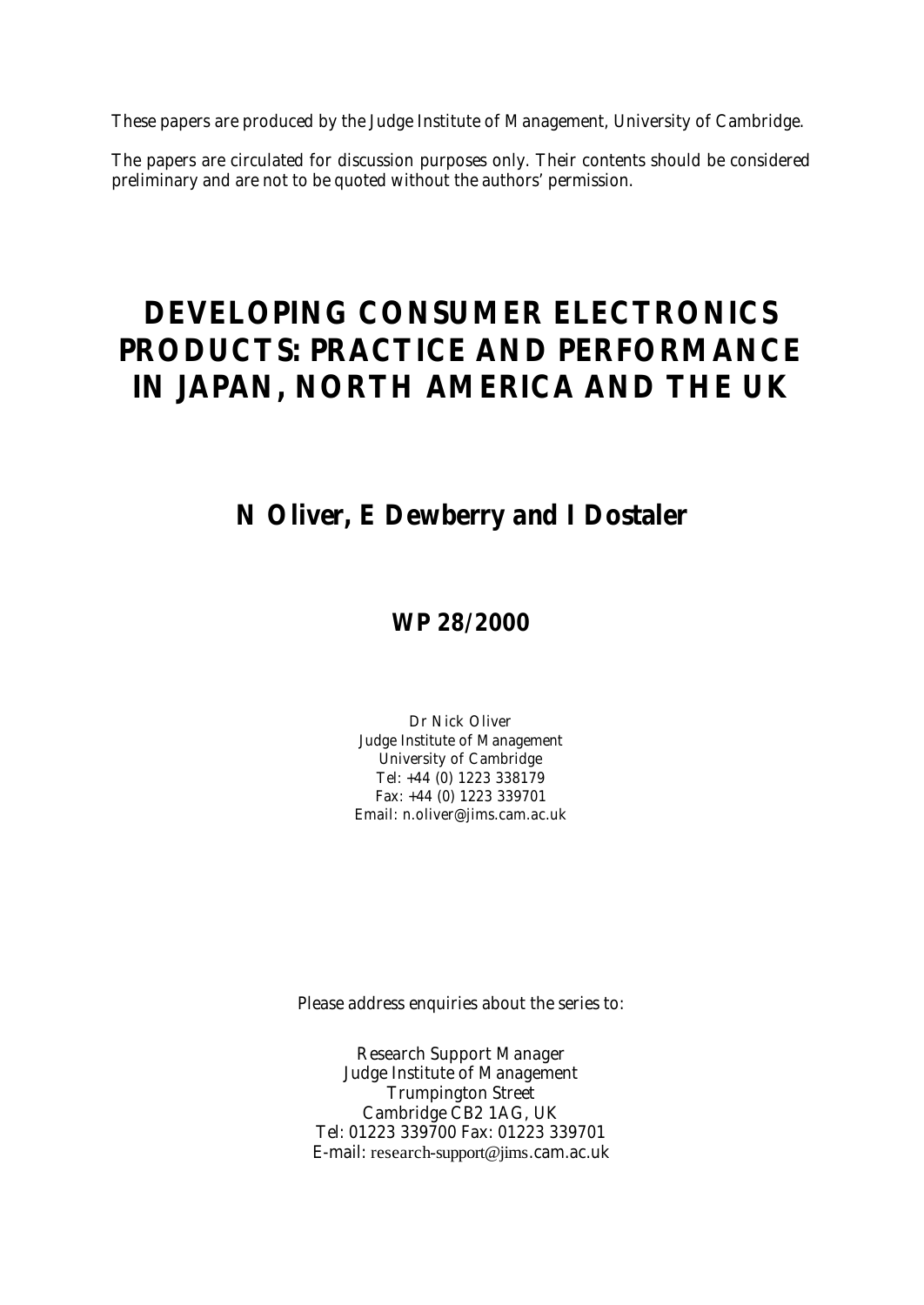## **Developing Consumer Electronics Products: Practice and Performance in Japan, North America and the UK**

Nick Oliver, Emma Dewberry and Isabelle Dostaler

October 2000

**Contact:**

Nick Oliver Judge Institute of Management Studies, University of Cambridge, Trumpington Street, CAMBRIDGE CB2 1AG, UK

Email: n.oliver@jims.cam.ac.uk Tel: 01223 338179 Fax: 01223 339701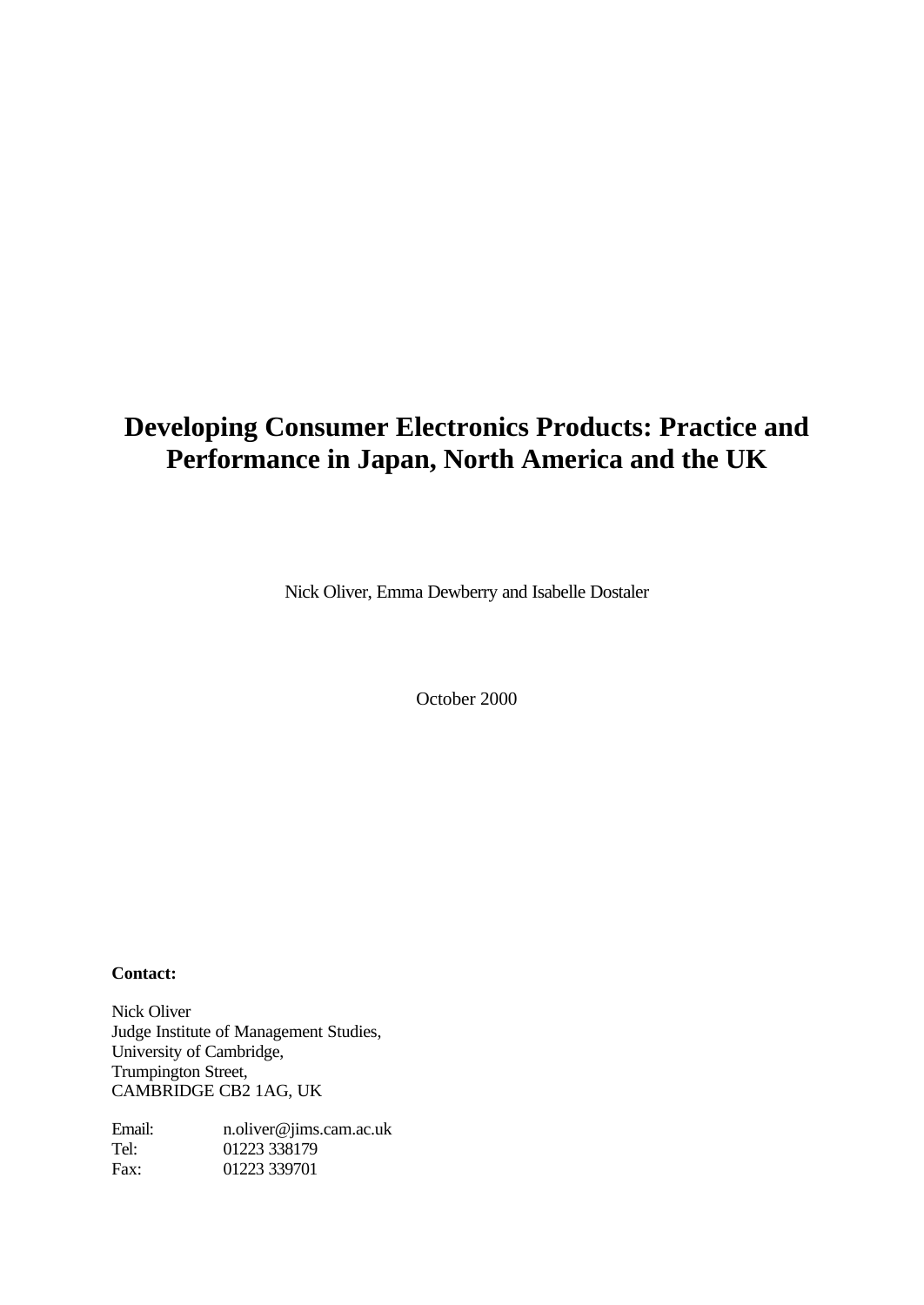### **Contents**

| <b>Abstract</b>                                                                                                                                                                                                                                                                  | 3                          |
|----------------------------------------------------------------------------------------------------------------------------------------------------------------------------------------------------------------------------------------------------------------------------------|----------------------------|
| The Challenge of New Product Development                                                                                                                                                                                                                                         | $\overline{4}$             |
| <b>International Performance Comparisons</b>                                                                                                                                                                                                                                     | 6                          |
| <b>Designing The Study</b>                                                                                                                                                                                                                                                       | $\tau$                     |
| <b>Product Development Performance</b>                                                                                                                                                                                                                                           | 9                          |
| Process Performance<br>$\blacksquare$<br>Process Performance : Speed<br>$\overline{\phantom{a}}$<br>Process Performance: Efficiency<br>$\overline{\phantom{0}}$<br>Process Performance: Control<br>$\overline{\phantom{0}}$<br><b>Other Outcomes</b><br>$\overline{\phantom{0}}$ | 10<br>11<br>12<br>16<br>17 |
| <b>Company Characteristics</b>                                                                                                                                                                                                                                                   | 19                         |
| <b>Project Management</b>                                                                                                                                                                                                                                                        | 20                         |
| <b>Supplier Involvement</b>                                                                                                                                                                                                                                                      | 21                         |
| <b>Industry Structures</b>                                                                                                                                                                                                                                                       | 22                         |
| <b>Conclusions</b>                                                                                                                                                                                                                                                               | 24                         |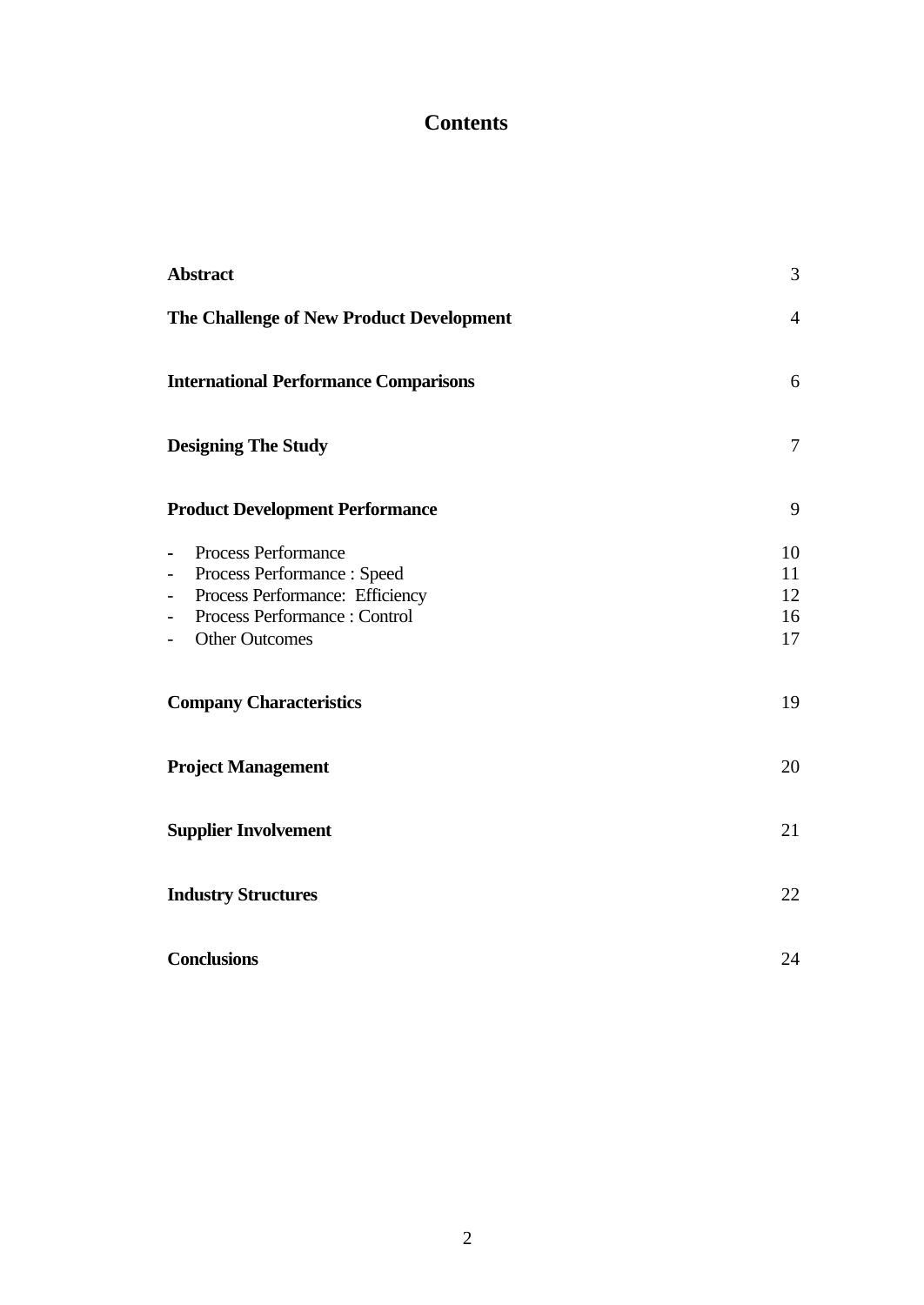### **Abstract**

This report summarizes the findings of an international benchmarking study into new product development, which was conducted by the Judge Institute, University of Cambridge, and funded by the Design Council and the EPSRC.

The study examined new product development performance and practice amongst 38 high-end audio companies in Japan, North America and the UK. Detailed measures were taken of many aspects of product development performance, including lead times, schedule and budget adherence, development hours, manufacturability, quality and sales performance. The study analysed how the product development process was managed in the three regions, particularly in terms of how interfaces between key actors – for example, Development, Marketing, Manufacturing and suppliers – were handled during in the development process.

Contrary to the findings of studies in other sectors, Japanese companies had longer lead times and required far more engineering hours to develop their products than did their Western counterparts. Lead times in Japan were 84 weeks compared to 71 in North America and 48 in the UK. However, although UK companies were able to develop new products particularly rapidly, their products displayed 20 times the levels of post-launch problems of Japanese products.

To some extent, these differences are reflections of wider differences in national patterns of innovation. The UK and North American firms were largely small to medium sized entrepreneurial firms. The Japanese units were generally specialist divisions of large corporations. Japanese engineers stayed with their companies for longer periods than did the more mobile engineers of the Western firms, which made it easier for them to develop high levels of detailed, company-specific knowledge. This facilitated coordination and the retention of knowledge, but posed obstacles to radical innovation. However, the Japanese system clearly carries advantages in terms of manufacturing performance and the combination of multiple technologies.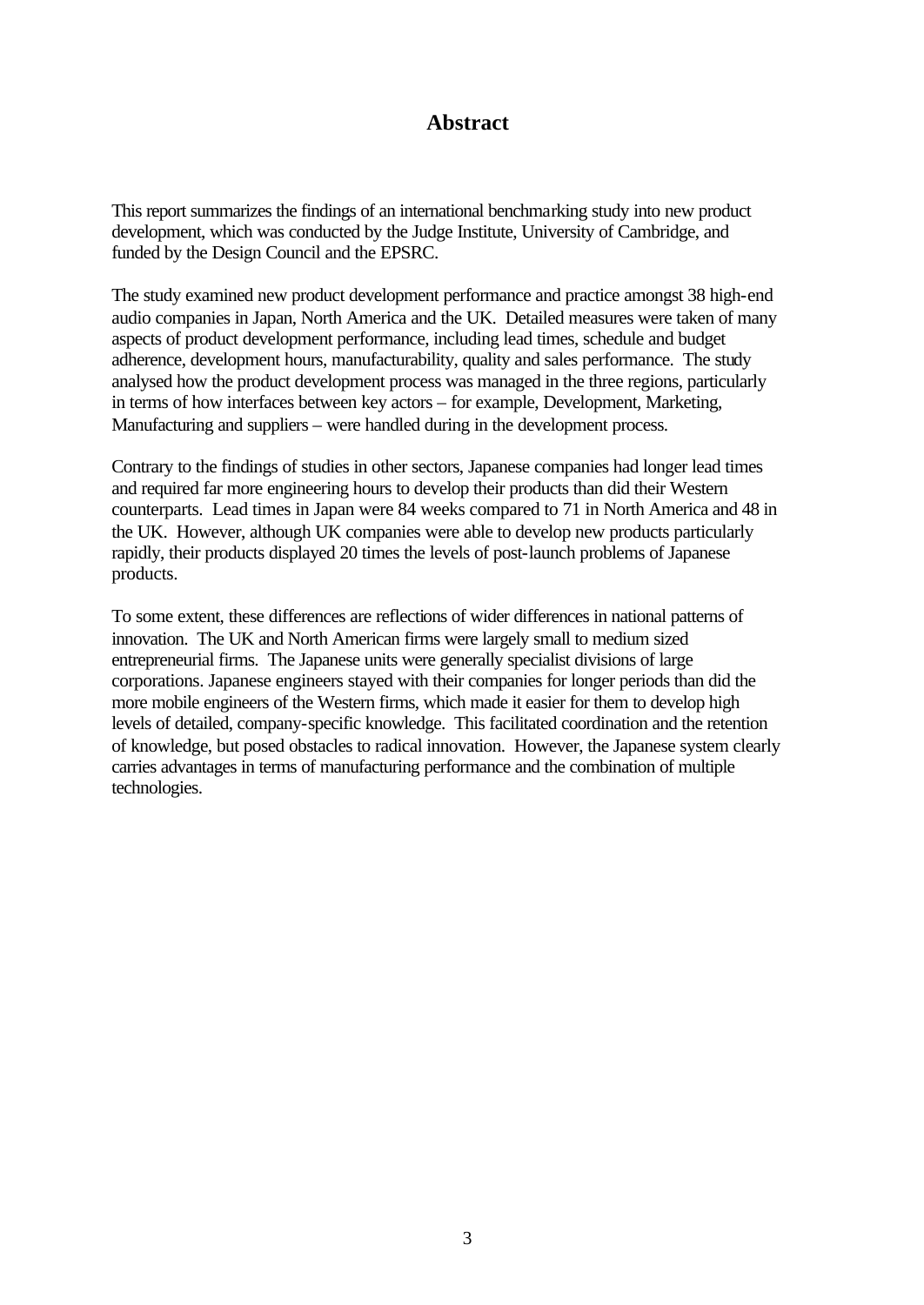#### **Developing Consumer Electronics Products: Practice and Performance in Japan, North America and the UK**

#### **Background**

The research described in this report grew out of a desire to understand how the UK's innovation and product development capabilities compare with those elsewhere in the world. The work grew from a series of benchmarking studies of automotive manufacturing which had compared UK firms with their UK, Japanese and continental European counterparts on a whole series of measures – productivity, quality, on-time delivery and so on. The results, unfortunately, did not put the UK firms in a very flattering light (Oliver *et al* 1994, 1996). Some observers saw this result as further confirmation that the strengths of the UK lie somewhere other than in high volume, precision manufacturing. This is not a new idea, of course. The significance of the City of London as a financial centre and the UK's strengths in the invention (if not always in the exploitation) of new ideas are well recognized. However, although studies have examined the UK's innovative performance at a *macro* level (patent data, percentage expenditure on R&D etc) and at the *micro* level through case studies of individual innovations, systematic, firm-level data on new product development practice and performance are rare. Thus, in late 1994 the Design Council approached Cambridge with a simple question – was it possible to develop a series of measures that could be used to provide benchmarks of the UK's position in terms of product development performance and practice? This report describes the research project that was the response to this request.

#### **The Challenge of New Product Development**

The capacity to develop winning new products represents a crucial source of competitive advantage. The reasons for this are not difficult to see. Products can differ enormously in many important respects – price, image and aesthetics, quality, technical superiority and so on. In addition, the timing of product launches may be crucial - there may be enormous price premiums on products that are first to market, hence the great interest of many companies in reducing time to market (Brown and Eisenhardt, 1995; Cooper and Kleinschmidt 1996).

Yet creating new products can be a challenging process. Although lone innovators and businesses built around single winning products can be successful in their own right, to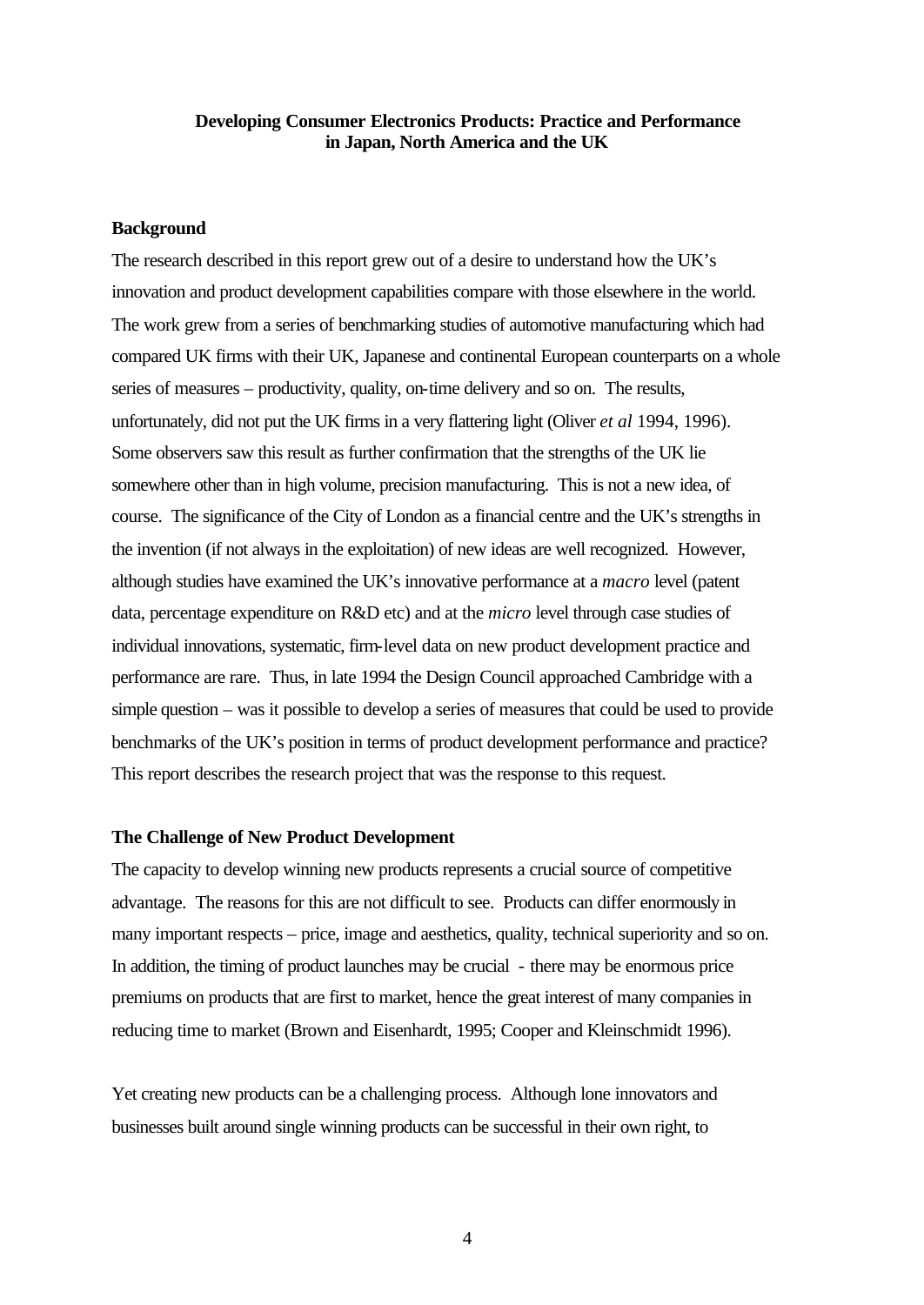develop and launch a succession of products over the longer term requires the combination of many skills, capabilities and activities. These include the capabilities to:

- Read current and future market requirements and understand user needs (some of which may not even be articulated)
- Develop or acquire key technologies that to be incorporated into new products (for example new materials) or into new processes to produce these products
- Co-ordinate the activities of different specialist groups, all of whose expertise is needed to create new products
- Prepare the product or service for manufacture or delivery
- Manage processes of introduction into the market and provide after sales support.

The process of product development can be viewed very differently according to one's vantage point. Professional specialists, such as designers may be pre-occupied with what they see as constrained thinking about product possibilities, a preoccupation which stems from the perception, common amongst many professional designers, that aesthetics and other issues are not given sufficient attention during the product development process. Groups such as professional engineers, on the other hand, may hold up their hands in horror at what they perceive to be the disorder of the product development process, and produce procedures, design rules and so on in order to address this. Senior managers, responsible for processes (and costs) that can be far from easy to control, are likely to show great interest in methods to monitor and review the development process – and so on.

This report is not based on the preoccupation of any particular professional discipline, but views product development from an *organizational* perspective. By this we mean that the focus is on the processes by which the activities of the actors who contribute to the development process are co-ordinated and controlled. This involves analysis of the information flows within the development process – for example from the market (via customer requirements) through to concept development, product specifications and finally into the end product. Of course, this flow of information has its corollary in terms of the specialist groups whose efforts are all needed to transform an idea into a product – Marketing, Development, Manufacturing, Sales and so on. In complex products comprising multiple technologies (such as motor vehicles), development teams comprise hundreds of people from many specialist engineering disciplines. Co-ordinating these specialists can be an awesome task.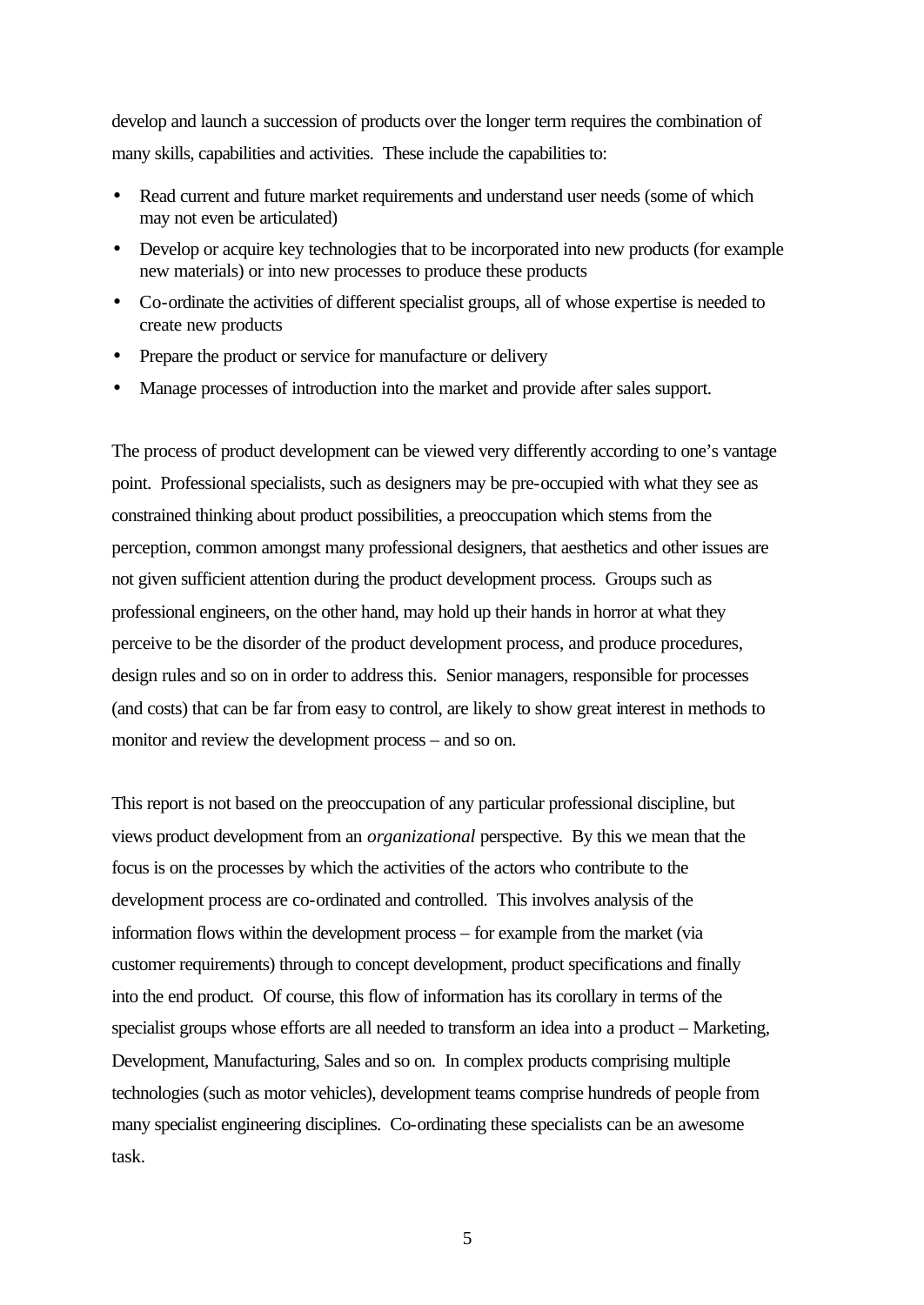This perspective has been termed an "information processing" perspective (Clark and Fujimoto 1991, Fujimoto 1999). In concrete terms, this involves identification of the various actors – typically specialist groups – involved in the product development process and examination of how their efforts are co-ordinated. Our earlier studies of manufacturing demonstrated that the performance differences between high and low performing units were rarely attributable just to differences in technology. More often than not, it is differences in methods of organization that explain performance. In particular, many companies struggle when it comes to managing the interface between different functional specialists (such as personnel from Marketing, Design and Manufacturing) or between the company and groups in the external environment (such as customers and suppliers).

#### **International Performance Comparisons**

Perhaps because of the difficulty (and cost) in conducting detailed international comparisons of new product development performance, relatively few such comparisons exist. Most tend to be US-Japan comparisons, with a particular focus around the automotive industry. The best known of these is Clark and Fujimoto's (1991) study of product development performance in Europe, Japan and the US, some of the key results of which are shown in Table 1.

| Tuble 1: Supultose I Founce Development I efformance |                  |      |                  |
|------------------------------------------------------|------------------|------|------------------|
|                                                      | Japan            | US   | <b>Europe</b>    |
| Adjusted lead time (months)                          | 45               | 61   | 59.              |
| Adjusted engineering hours per project               | 1.7 <sub>m</sub> | 3.4m | 2.9 <sub>m</sub> |
| % of 'black box' parts from suppliers                | 62%              | 16%  | 29%              |

#### **Table 1: Japanese Product Development Performance**

**Source**: Clark and Fujimoto (1991)

Compared to car makers in the US and Europe, Clark and Fujimoto found that Japanese car makers had shorter lead times for the development of new models, used smaller product development teams and had levels of engineering productivity that were double those of Western companies. They argued that several factors explained the Japanese performance superiority, including greater use of suppliers in product development, the overlapping of stages of the development process, heavy weight project team leaders who led multifunctional teams, and close linkages between Development and Manufacturing. Thus, Clark and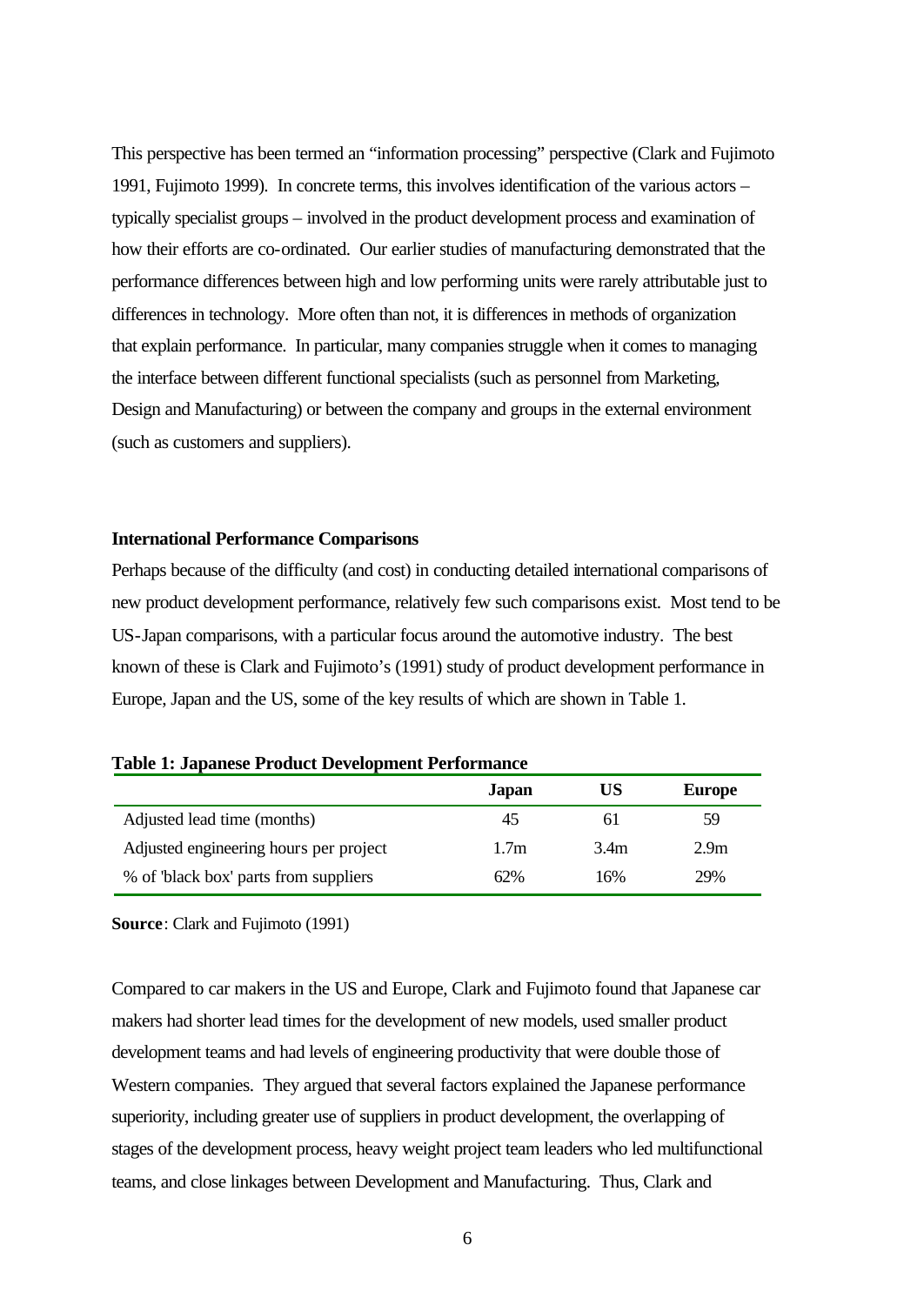Fujimoto were not only able comment on *performance* differences in product development, but to link these to patterns of *practice*.

This study was modelled on the Clark and Fujimoto study, but with two important differences. First, we specifically set out to compare *UK* product development performance against international benchmarks, following our brief from the Design Council. Secondly, we set out to compare product development in a sector other than the automotive industry, where much work had already been carried out. These objectives presented many challenges, which are described in the section that follows.

#### **Designing the Study**

Key challenges in any benchmarking study are the problems of *comparability* and *anonymity*. Comparability is addressed by only including companies who conduct closely similar activities – producing similar products, delivering similar services and so on – in order to achieve true 'apples to apples' comparisons. Of course, this can work against anonymity, as many types of product are only produced by a small number of firms. These challenges are exacerbated if international comparisons form part of the brief - sectors that are comparable across countries must also be identified.

From its inception, one of the key aims of this study was to compare UK product development performance and practice against class-leading international benchmarks. For many products this meant comparison with Japanese and US firms, and so initial product searches focused on products that were (a) comparable and (b) reasonably complex with (c) multiple producers in each country. Complexity was an important criterion due to our interest in the organization of product development. We sought products whose development required a variety of skills so that development was a team effort, not just something involving one or two people. Early candidates in these searches were automotive products, mobile phones, white goods and consumer electronics products.

When the above criteria were applied, the number of feasible products narrowed dramatically. Automotive products were eliminated due to the fact that studies in this area already existed, and to the heavy concentration of ownership in the auto industry, meaning that many automotive products that are manufactured in the UK are developed elsewhere. Mobile phones were eliminated because of the interdependencies across engineering centres around the world,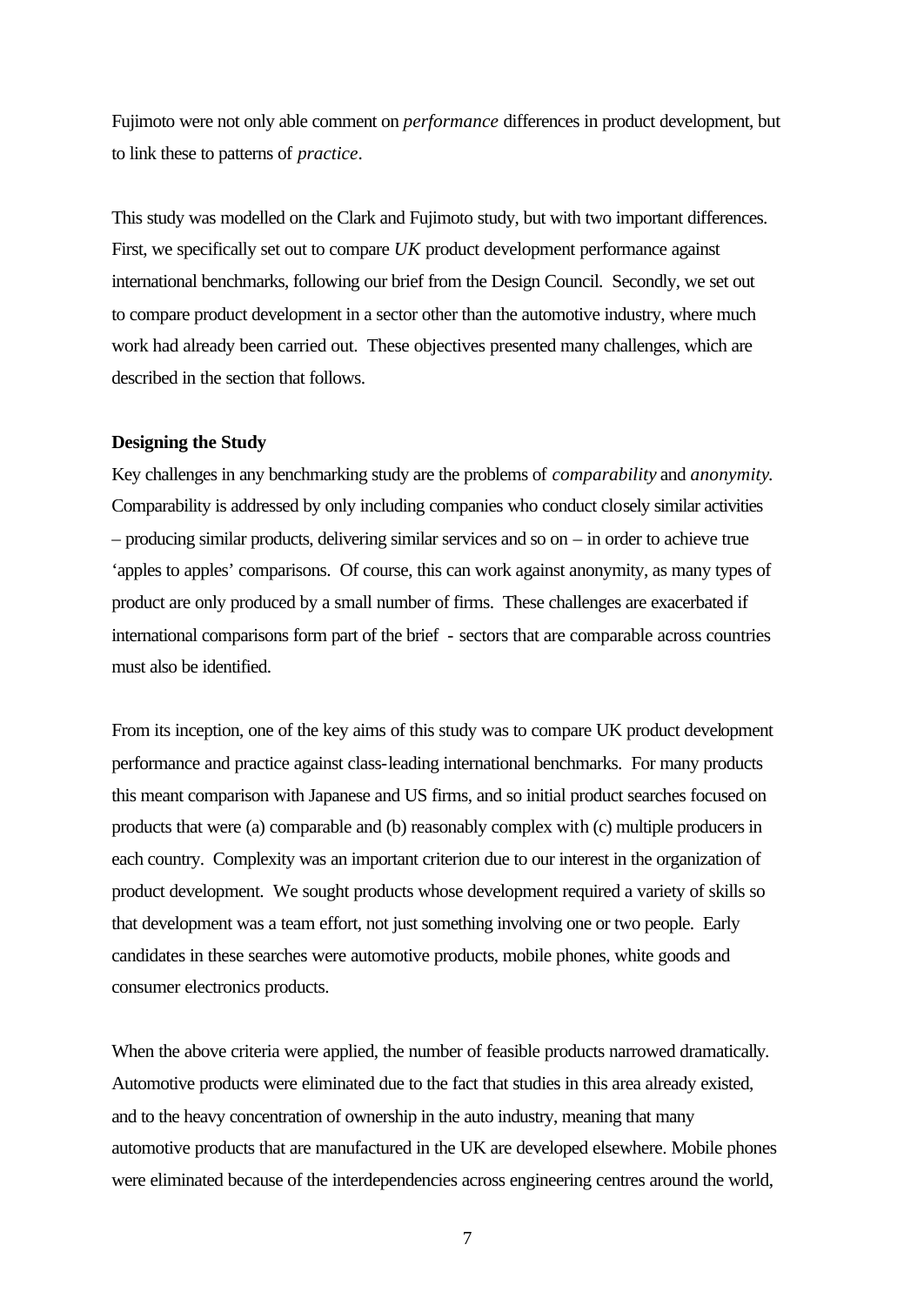which made it difficult to assess different contributions to the new product development process. There were not enough producers of white goods in the UK for a feasible benchmarking study. The development of most of the mass-market consumer electronics products we investigated occurred almost exclusively in East Asia. However, *high-end audio*  products were an exception to this; there were a reasonable numbers of high-end audio companies in each region, and so this sector was selected for the study.

Audio products were considered suitable for a number of reasons. As mentioned previously, because we were interested in the *organization* of the new product development process, products had to be sufficiently complex to require a range of specialist skills to develop and produce them. The development of audio products typically involves electronics, mechanical, and acoustic engineers as well as industrial designers and, in some cases, software engineers. There are a substantial number of bought-in parts, so there is scope to investigate supplier involvement in the development process. Audio products are relatively complex and manufactured in reasonable volumes, and can therefore reveal design-for-manufacture issues.

The identification of companies in each of the three regions was undertaken via contacts with trade associations, address lists from trade fairs and other sources, discussions with industry observers and examination of products in the marketplace. Companies with 50 employees or more who developed and manufactured high end audio products (amplifiers, CD players and loudspeakers) were targeted. Initial visits and interviews were conducted with 38 companies, of which 21 agreed to take part in the full benchmarking study. Detailed information was obtained on 31 new product development projects, as shown in Table 2.

|                     | <b>Total Number of</b><br><b>Companies interviewed</b> | <b>Number of companies</b><br>(benchmarking data) | <b>Number of NPD</b><br>projects |
|---------------------|--------------------------------------------------------|---------------------------------------------------|----------------------------------|
| Japan               |                                                        |                                                   |                                  |
| UK<br>North America | 14<br>16                                               |                                                   |                                  |
| Total               | 38                                                     |                                                   |                                  |

**Table 2: Companies and Projects** 

All companies who provided benchmarking data were visited at least twice, and completed two types of questionnaire – one which covered basic information about the company (or business unit) as a whole, and which related to a specific, recently completed new product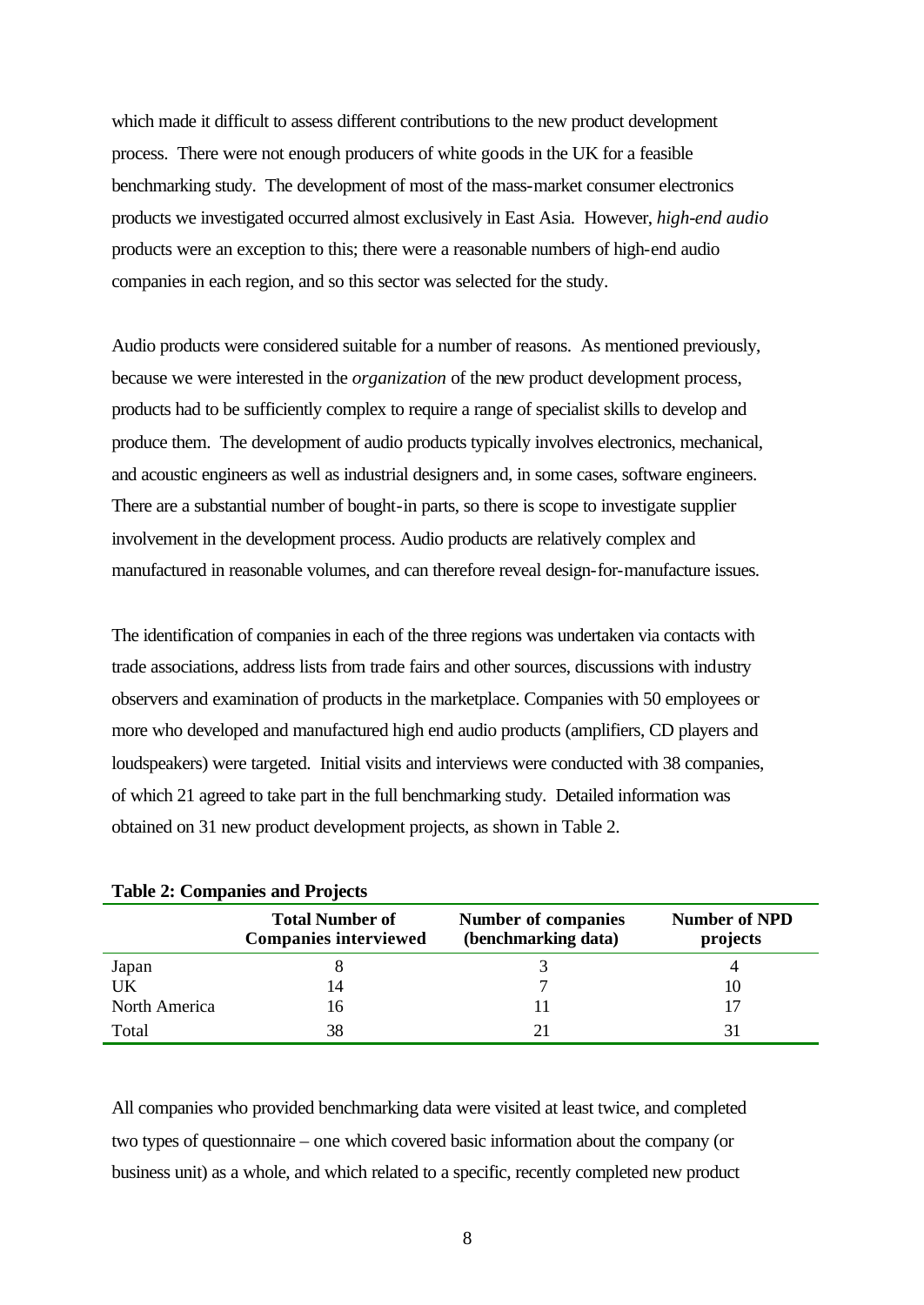development project. Each company provided data on one or two projects. The results are presented under the following headings:

- Product Development Performance (product desirability and reliability, process speed and efficiency)
- Company Characteristics
- Project Management
- Industry Structures

We shall consider each of these in turn.

#### **Product Development Performance**

One of the challenges in assessing companies' prowess at creating new products is that success can be measured according to many different criteria. First, there are the *products* themselves - their aesthetics, technical performance, price and value. Secondly, there are the *processes* that create products – development lead times, or time to market; efficiency (the resources, such as labour and materials) which went into the creation of the product, and so on. Criteria such as aesthetics may be balanced against other considerations such as the need to produce products consistently and in volume. Thirdly, there are the outcomes of the process for the company. Did the product make money? Was it a loss leader, which established the company in a new market? Did it yield valuable lessons and allow the firm to develop new capabilities that can yield advantages in the future?

Table 3 shows the performance measures employed in the study. The characteristics of the product – desirability, functionality and reliability – were gauged by actual sales against target, product awards and warranty claims.

Process measures covered three main areas: speed, efficiency and control. 'Speed' referred to development lead times. 'Efficiency' was measured three indicators – engineering efficiency, cost, and the smoothness with which the product was handed over to manufacturing. 'Control' covered three indicators of planning accuracy – schedule and cost deviations and numbers of changes to the original requirements. Other outcomes included margins, revenues, and selfreported evaluations of success of the project.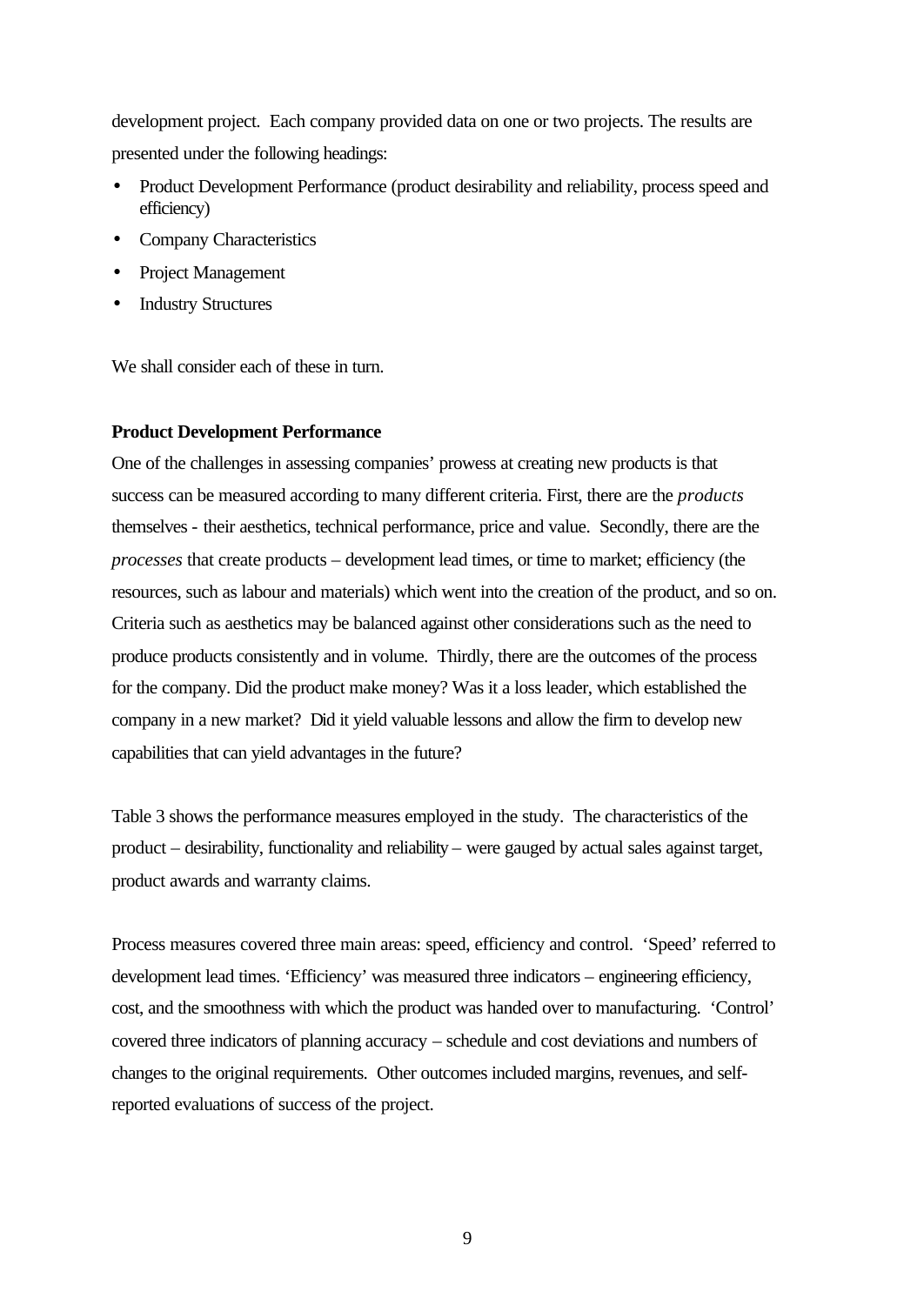| <b>Key Performance Area</b> | <b>Key Attributes</b>                        | <b>Measures Taken</b>                                                                                                                             |
|-----------------------------|----------------------------------------------|---------------------------------------------------------------------------------------------------------------------------------------------------|
| Product                     | Desirability<br>Functionality<br>Reliability | Sales against target<br>Awards in the trade press<br>Warranty claims                                                                              |
|                             | Speed                                        | Concept to Production time (weeks)                                                                                                                |
| <b>Process</b>              | Efficiency                                   | Engineering hours per new part<br>Cost per new part in $\hat{\mathbf{E}}$<br>Time for productivity to settle<br>Time for quality levels to settle |
|                             | Control                                      | Percentage deviation from schedule<br>Actual vs forecast product costs<br>Late changes in requirements                                            |
| Other outcomes              | Earning capacity of product                  | Product cost as % of RRP<br>Development cost as % of gross profit<br>Self-reported success                                                        |

**Table 3: Summary of Key Performance Measures**

Tables 4, 5, and 6 and Figures 1 and 2 summarise the position of each country on the three sets of performance measures.

#### *Product Performance*

In terms of sales against forecast, products in all three regions exceeded their sales forecasts quite substantially - in the order of 20-30 percent. At one level this is indicative of the market acceptance of the product, but clearly any deviation from forecast also suggests shortfalls in processes of reading the market and of product planning. The Japanese products exceeded sales forecasts by around 22 per cent; UK and US firms did rather better, or worse, depending how one looks at it, with sales approximately 30 per cent ahead of forecast.

#### **Table 4: Product Performance**

|                                             | Japan    | UK       | N. America |
|---------------------------------------------|----------|----------|------------|
| Deviation between Forecast and Actual Sales | $+21.7%$ | $+29.8%$ | $+28.7%$   |
| Percentage of products winning an award     | 75%      | 33%      | 41%        |
| Average number of awards per product        | 2.7      | 1.0      | 1.4        |
| Number of warranty claims (ppm)             | 716      | 15.419   | 13.969     |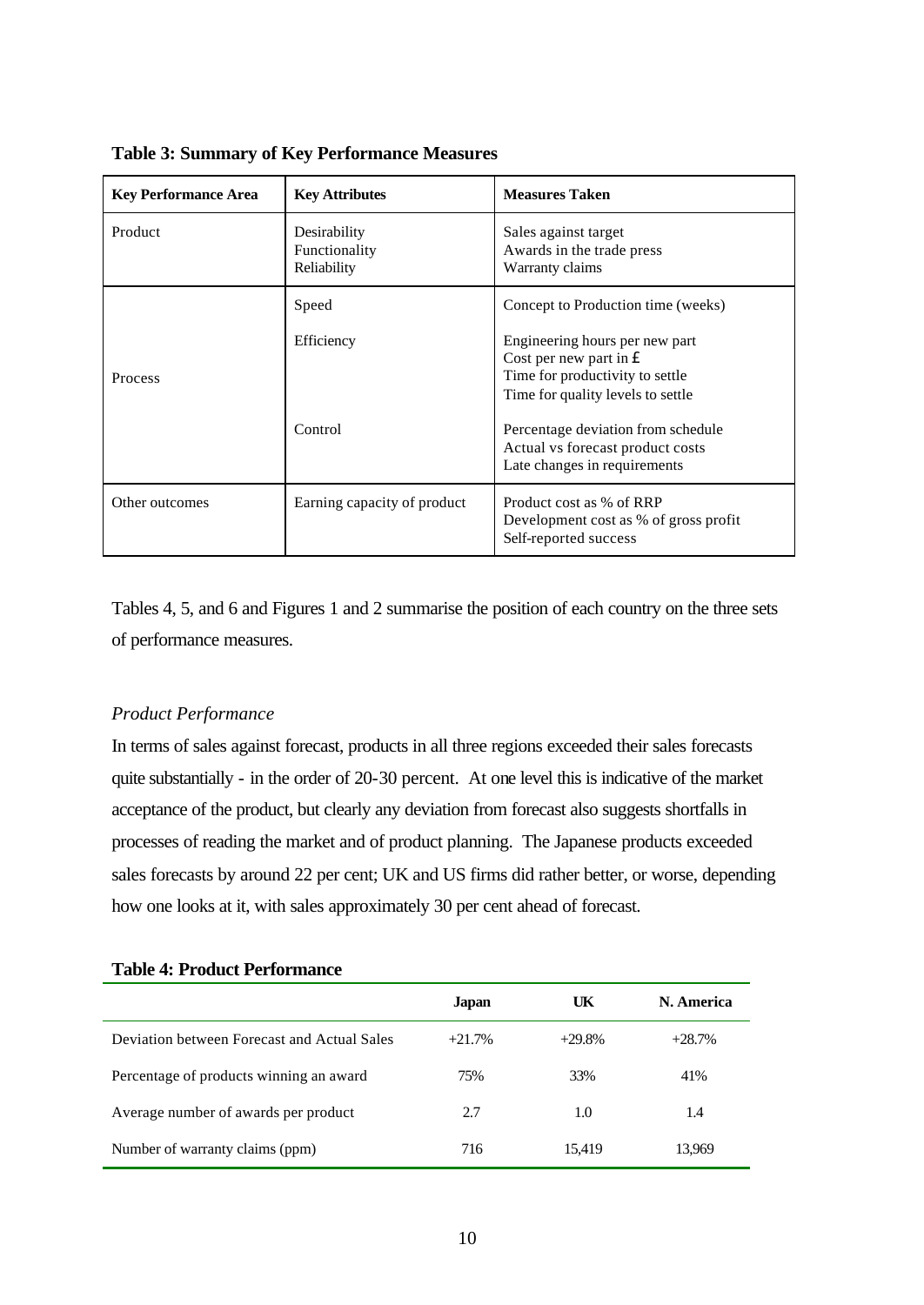The Japanese products gained the most recognition in the specialist audio press, with 75 per cent of products receiving awards, compared to 30-40 per cent for the Western companies. Absolute numbers of product awards were also higher for Japan.



The final measure of product performance was the number of claims made under warranty. Clearly not all such claims have their genesis in poor product design – returns may be due to errors by users, faults caused by carelessness in shipping and so on, although to some extent these too can be designed out of the system. Such limitations aside, warranty claims are indicative of the reliability of products when in the hands of users, and are likely to be particularly sensitive to design–for-manufacture effort. As Figure 1 shows, Japanese products showed much lower return rates than products from the UK or the US, with a differential of approximately 20:1. The reasons behind this large differential will be discussed later.

#### *Process Performance: Speed*

Development lead times are frequently used as a measure of product development performance, and Japanese companies are renowned for their short development lead times and product life cycles, particularly in the automotive industry. Contrary to this stereotype, Figure 2 shows average development lead times to be *longer* in Japan than in the West, at 84 weeks compared to 48 in the UK, and 70 in North America.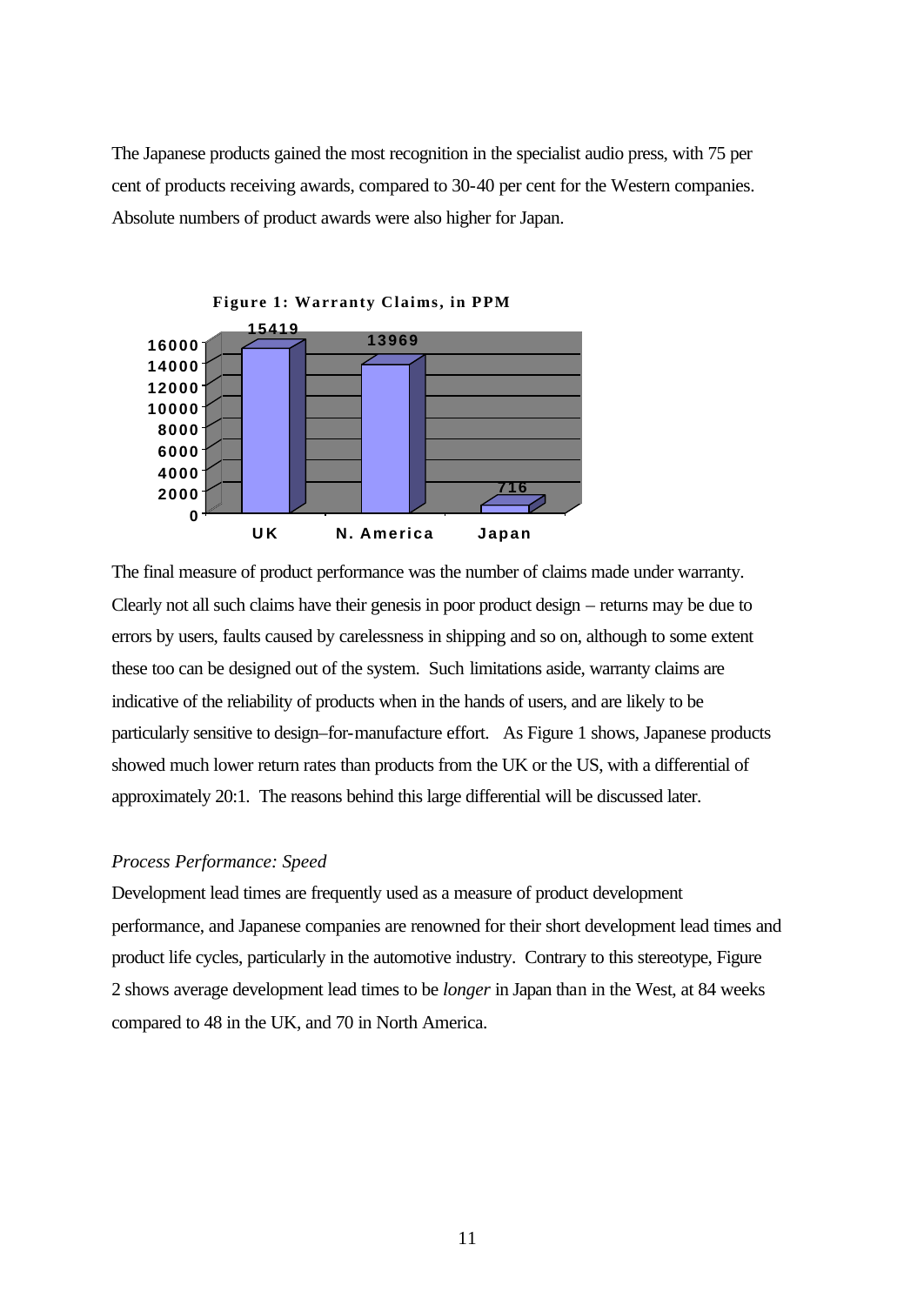

**Figure 2: Development Leadtimes, in Weeks**

The short lead times of UK companies are striking, but so are the much higher levels of warranty claims, noted in Figure 1. Thus the short lead times may be symptomatic of 'short cuts' in the earlier stages of the development process, which manifest themselves as problems later.

#### *Process Performance: Efficiency*

The measures of process efficiency are concerned with how many hours, and how much money, is required to create a new product. Unlike Clark and Fujimoto's influential study of the automotive industry, this study found Japanese firms to be *less* efficient than their UK and North American counterparts on the two main measures of development productivity, namely engineering hours per new component part and development cost per new component part (Table 5).

|                                                        | Japan  | UK     | N. America |
|--------------------------------------------------------|--------|--------|------------|
| Number of engineering hours per new part               | 106.1  | 19.5   | 41.1       |
| Development cost per new part (in $\hat{\mathbf{f}}$ ) | £3,723 | £1,057 | £1,846     |

**Table 5: Process Performance: Efficiency**

The measure of development efficiency/productivity was derived by taking total engineering hours (corrected for any development work which was sub-contracted out) in relation to the number of *new* component parts in the product. New component parts were used as a proxy for product *complexity* and *novelty.* This was based on two assumptions. The first was that more complex products have a higher number of parts, and will therefore require more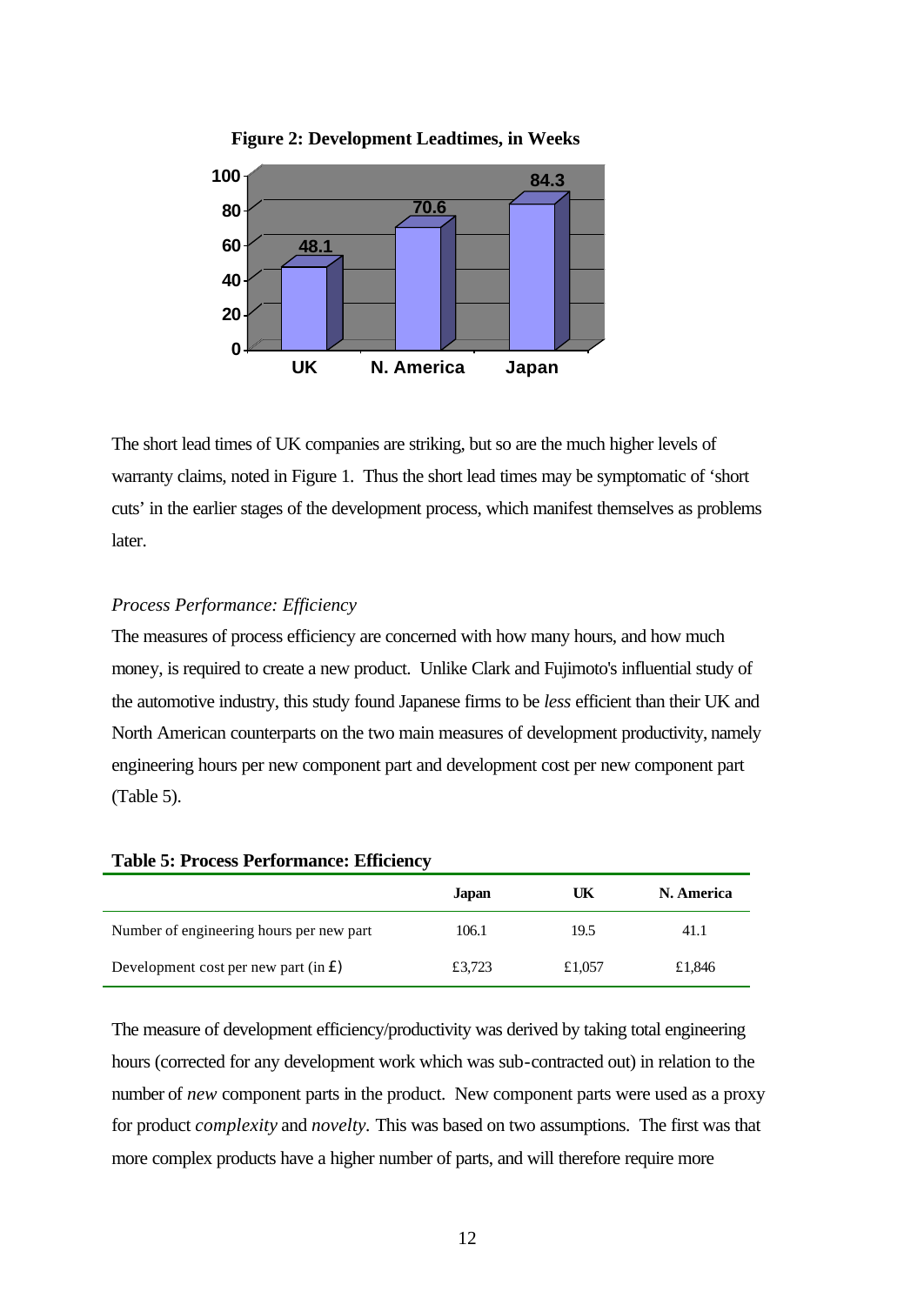development effort. Comparisons therefore need to take this into account. The second assumption was that more novel products require more development effort than do less novel ones. In the case of electronics products, the number of new component parts in a product was used as an indicator of its novelty.

The measure of development cost efficiency is based on a similar calculation, but is based on the money spent to create the product (total development cost), not the development hours consumed. Development cost and development hours clearly track each other quite closely, with Japanese companies spending two and a half times the engineering hours per part of their North American counterparts, and more than five times the hours of the UK companies.



A further indicator of development efficiency is the speed with which manufacturing settles down following the launch of new product. Clearly, reduced productivity or quality problems in manufacturing can have a significant impact on both costs and the speed with which products reach the market.

Figure 3 compares the three regions on the time it takes for productivity and quality to settle to normal levels. On both measures, Japanese projects stand out from their UK and North American counterparts. Japanese products achieved normal levels of quality and productivity within two to three weeks of the start of mass production, and, as we saw in Figure 1, settled at an external defect rate of approximately 700 parts per million. UK and North American products typically took two to three times as long for production to settle down, and suffered a final external defect rate some 20 times higher than that of the Japanese products. Moreover,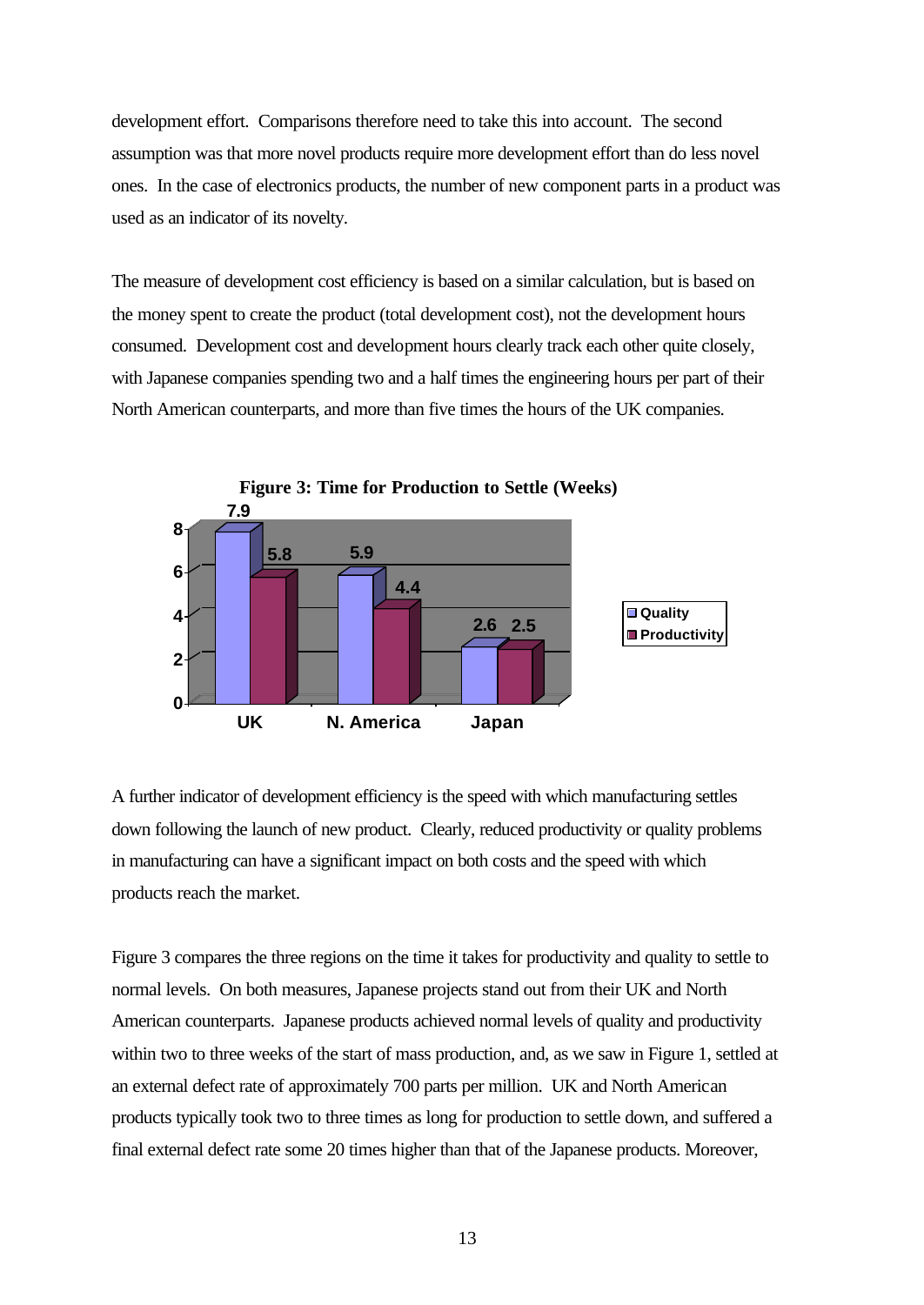the Japanese defect rate was inflated by the inclusion of a product that had been engineered and developed in Japan, but was manufactured in Europe. According to the company, this had significantly increased problems in manufacturing.

It is clear that a number of factors lie behind these patterns of manufacturing performance. The Japanese companies paid great attention to manufacturability issues, and in one case nearly 50 percent of the development hours on the project were consumed by manufacturing engineering. This emphasis may be partly attributable to the higher production volumes of the Japanese producers, which mean that problems in manufacturing carry far greater cost implications. In addition, in the Japanese companies the Engineering and Manufacturing functions tended to be administratively and geographically separate; in some instances subcontractors were used to manufacture the products. Intuitively, one would expect this to aggravate manufacturing problems, but this separation also forces very disciplined interaction between Manufacturing and Development – the combination of higher volumes and geographical separation left little room for a mentality of 'We can sort it out later'.

In contrast, in the Western firms Development and Production tended to be on the same site, fostering an ethos in which manufacturing issues were sometimes resolved during the early stages of production itself, rather than before volume production commenced. One US firm in the study had traditionally operated with Manufacturing and Engineering adjacent to each other in the same building. Manufacturing had then relocated to a lower cost location some distance from the original site. The people at the new facility were younger, less experienced and more transient than the staff at the old site. This had an immediate impact in two ways. The first impact was attributable to the loss of the tacit knowledge of the previous workforce. Development found that there was a knock-on effect on product design, which suddenly had to be much more standardized and 'fool-proof' from a manufacturing point of view. Secondly, it became much more difficult to develop and maintain a rapport and common understanding between Manufacturing and Engineering, which in turn impeded problem-solving. In this case, the disadvantages posed by geographical isolation could be offset by the opportunities offered by technologies such as video-conferencing, but only partially so.

Another aspect to this is the distribution of development hours between the various stages of the development process. We sought information on this by considering the development process as comprising four main periods of time: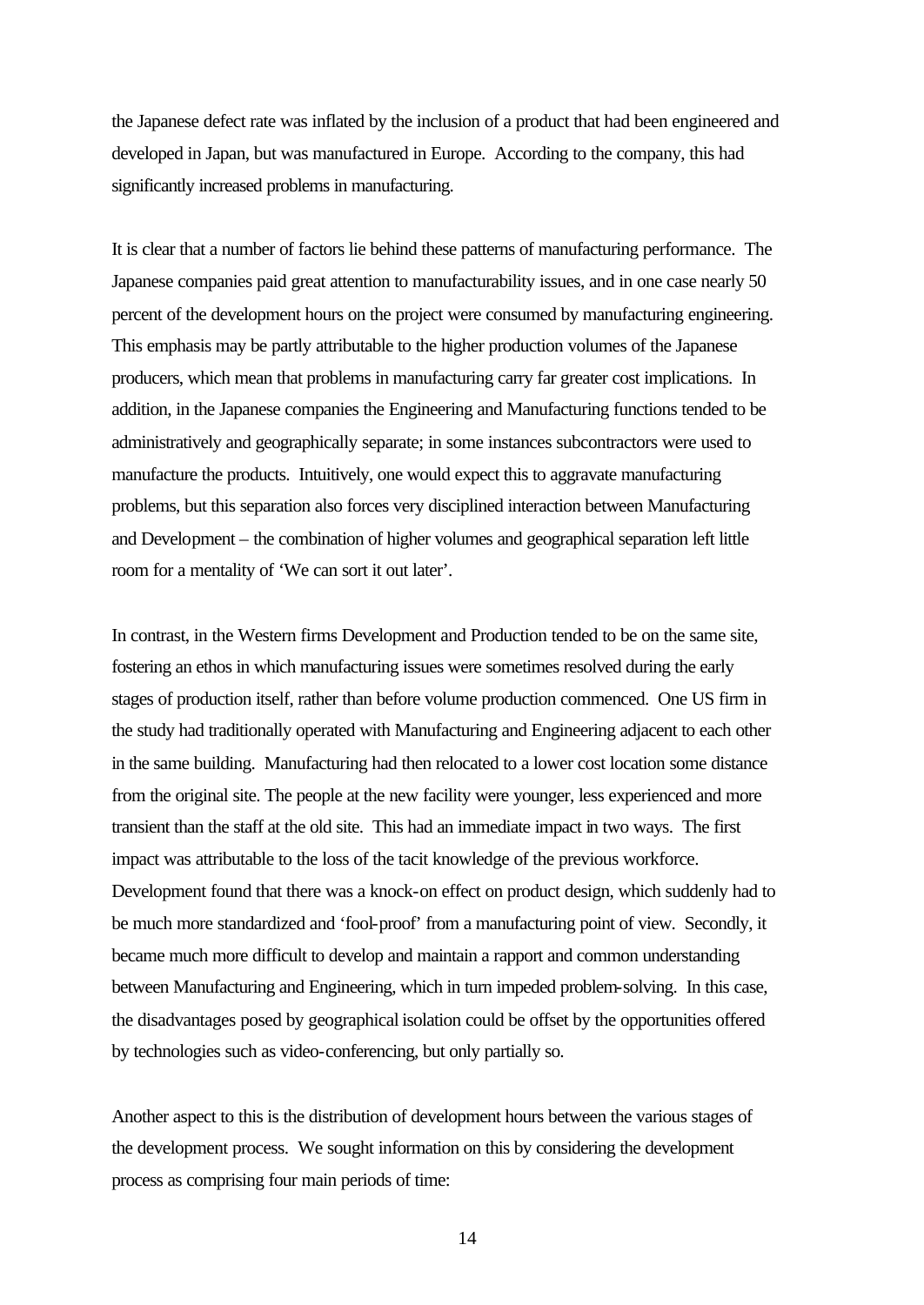- 1. From initial concept up to the freeze of the basic design
- 2. Design freeze to pilot production
- 3. Pilot production to volume production
- 4. The first six months of volume production.

The distribution of development time across these four periods is shown in Figure 4.



**Figure 4: Distribution of Development Effort**

The Japanese pattern shows that greater time is spent 'upfront' in the product planning and concept development stages. This is consistent with other reports of Japanese decision-making style, in which relatively large amounts of time are spent in planning, leading to smoother implementation later. Japanese effort is also relatively high between pilot and volume production. From the interviews we conducted it was clear that the Japanese companies extracted a tremendous amount of learning from their pilot production runs, and in the light of this worked hard to make adjustments to their manufacturing processes so that volume production could commence rapidly and smoothly – so-called "vertical start-up". In contrast, the US and UK firms spent less development time upfront and on pilot production, but a lot of time on the detailed design. As a consequence, more time then had to be spent resolving problems after production commenced. A production manager in one of the UK companies commented:

"We haven't thought through the whole thing as a process…We're always late ... we don't identify what is existing and what is new ... you add all the problems together and that's how long it [development] takes".

He went on to describe how his company typically recruited people who were very bright, but who then tended to focus on their particular areas to the neglect of the integrity of the whole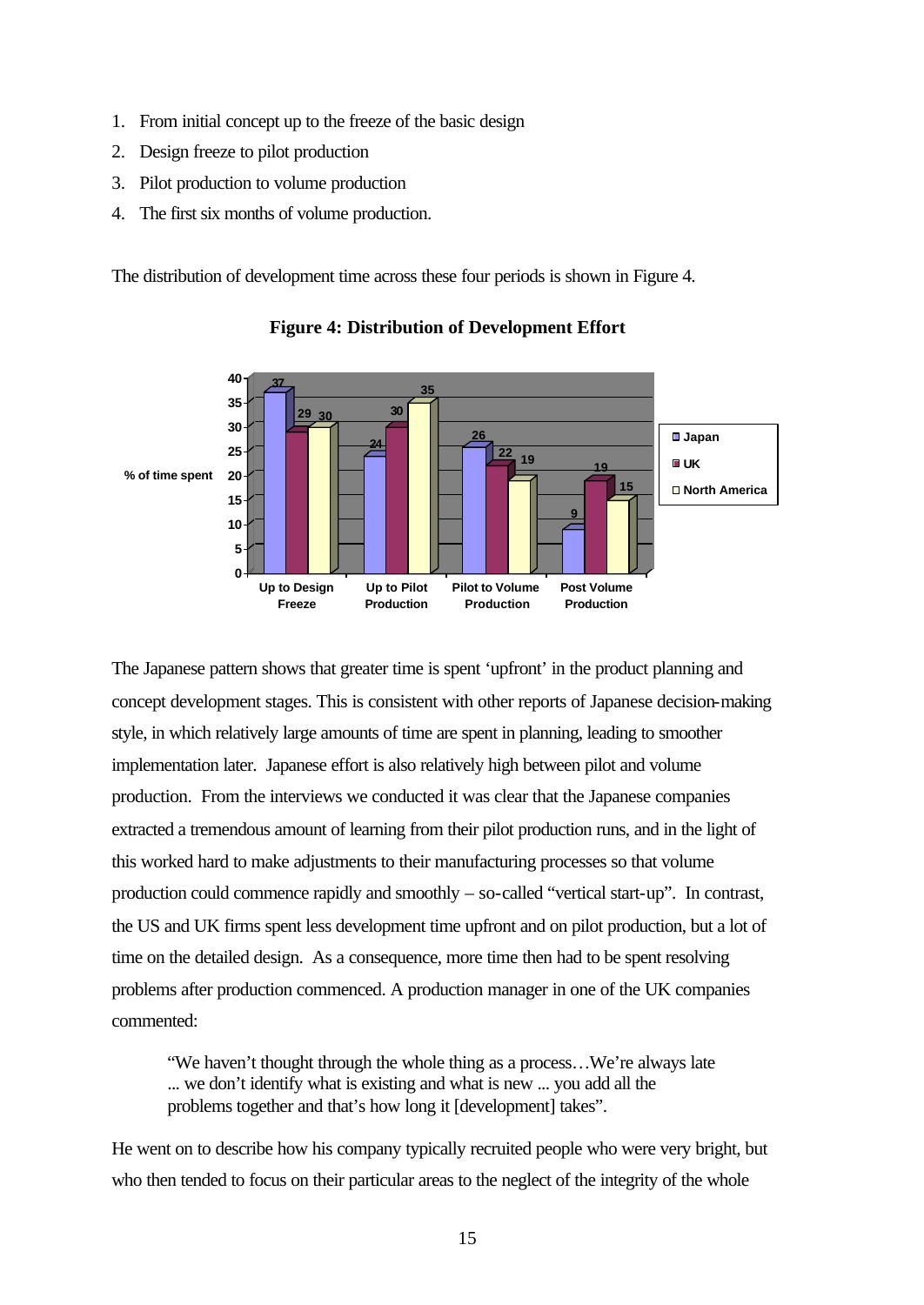system. One consequence of this, he recounted with some frustration, was that he knew that of every 100 units shipped out, six would come back.

#### *Process Performance: Control*

Three measures of process consistency and control were used in the study – the deviation of actual progress from the original schedule; the deviation of actual product costs (per unit) from the target costs, and the number of late changes in the product requirements. These measures of deviation partly indicate the quality of the planning process, but also indicate a company's ability to rapidly solve problems during the development process. Thus, a low deviation in terms of the original project schedule may indicate that the project was meticulously planned in the first place, and that most contingencies were anticipated. It may also indicate that the company was able to deal with problems quickly and effectively, therefore enabling projects to keep to the schedule (Table 6).

#### **Table 6: Process Performance: Control and Consistency**

|                                    | Japan    | UK      | N. America |
|------------------------------------|----------|---------|------------|
| Percentage Deviation from Schedule | $+15.5%$ | $+4.6%$ | $+15.4%$   |
| <b>Actual vs Forecast Costs</b>    | $+0.9\%$ | $+4.3%$ | $+3.1\%$   |
| Late changes in requirements       | 4.8      | 1.1     | 0.8        |

North American and Japanese projects ran later than UK projects, with actual lead times approximately 15 percent longer than those anticipated. Although UK projects were relatively punctual, their high levels of post-production problems imply that this may be because potential difficulties were ignored earlier in the process. In all three countries actual costs ran ahead of forecast, with Japanese companies showing the best conformance to target costs and UK companies showing the worst. Companies' positions on this measure may be linked to differences in lead times; the longer Japanese lead times may be a result of greater efforts to achieve the desired product performance levels within the original cost targets. It may also be that the more specialist brand identity of many of the Western producers allowed them to protect margins in the face of cost overruns by increasing prices. Western firms may thus trade product costs against lead times.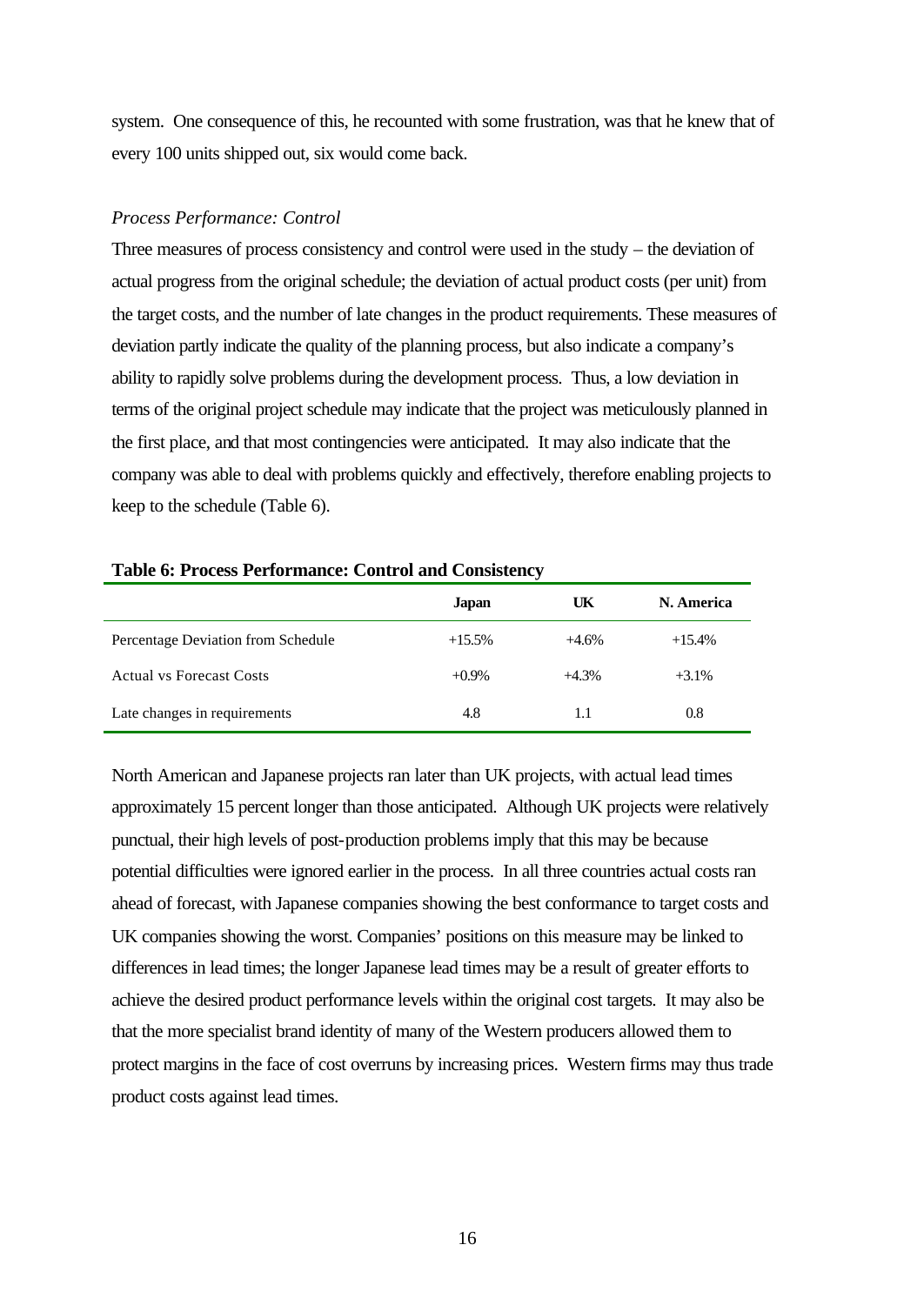Late changes in product requirements were much higher in Japan than in the West, with projects suffering an average of five changes in requirements late in the development process. At first sight, this contradicts the accepted wisdom about Japan, namely that meticulous planning up front leads to greater stability later in the development process. One explanation is that the sales of the Japanese companies are typically spread across many markets, so Japanese product developers often receive market intelligence from several sales regions. These multiple market requirements require substantial efforts to reconcile into coherent product requirements, and thereby take longer to stabilize. This was particularly true of products that were targeted at both Europe and the US, where tastes were very different; one Japanese company described the difficulty of reconciling competing product requirements from these two regions. In contrast, Western producers generally targeted their products at audiophile niches and pursued a more design-led approach compared to their Japanese counterparts. The ethos in many of the Western companies was to produce products that conformed to pure audiophile values and then push these out onto the market. When asked about his company's marketing strategy an interviewee in a UK company commented:

"If the Managing Director wants it in his living room, we make it."

#### *Other Outcomes*

The final set of measures we shall consider concern other outcomes of the development process, in particular the performance of each product and project in financial terms. This was assessed in three ways. The first was product cost as a percentage of the retail price of the product, which is an indicator of the gross margin on each unit. This is a function of the price the product is able to command in the market (an indicator of desirability) and the price at which it can be produced (an indicator of efficiency). The second measure is development cost as a percentage of the gross profit earned by the product, which is a measure of 'return' on development 'investment'. Finally, we asked companies to subjectively assess the success of the project. These results are shown in Table 7.

Japanese product costs as a percentage of recommended retail price are slightly lower than those of their Western counterparts, indicating that the Japanese firms are making slightly better gross profits per unit than UK or North American firms, before distribution costs are taken into account. UK companies recouped their development costs most quickly.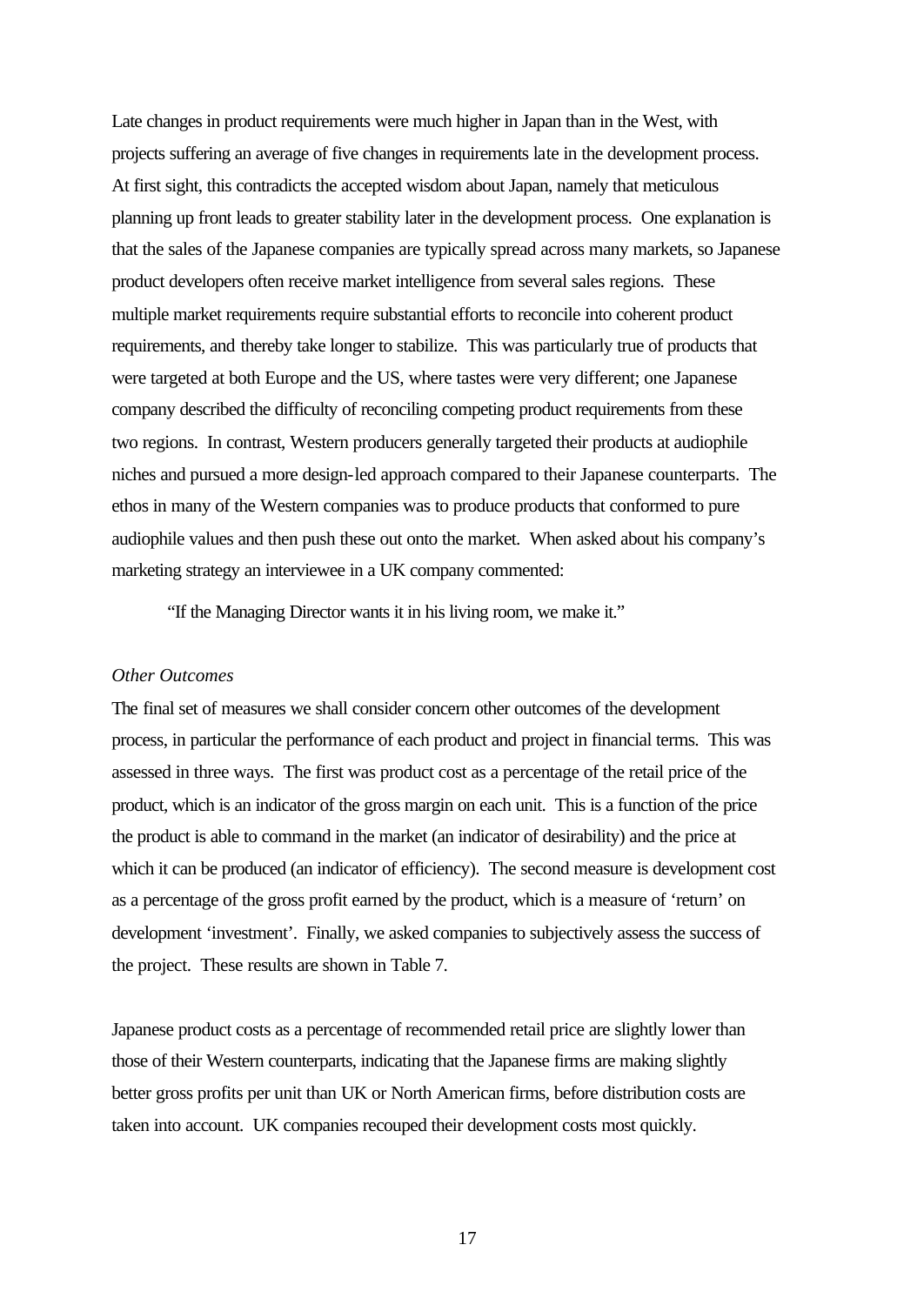#### **Table 7: Other Outcomes**

|                                                                    | Japan | UK    | N. America |
|--------------------------------------------------------------------|-------|-------|------------|
| Product Cost as % of RRP                                           | 21.2% | 22.6% | 25.9%      |
| Development Cost as % of Gross Profit - First<br>6 months          | 19.5% | 15.2% | 21.7%      |
| Self-reported success<br>$(1 =$ unsuccessful, 5=highly successful) | 4.2   | 4.1   | 4.1        |

Gross profits for the UK products in the six months following launch were six or seven times greater than development costs, compared to five times greater in the case of Japanese and North American products. Interestingly, despite the substantial differences on our objective measures of performance, the companies' subjective assessments of their projects were remarkably similar – a testament to the limitations of self-reports.

The performance data clearly challenge the idea of across-the-board Japanese development superiority. However, it is also clear that, intentionally or otherwise, there are trade-offs taking place between different elements of development performance, particularly between measures such as of development speed and efficiency and attributes such as manufacturability and product costs. These trade-offs vary from region to region with the Japanese companies favouring early problem-solving (but keeping the door open for changes in product requirements for longer), and paying close attention to product costs and manufacturability. UK companies, in contrast, develop products very rapidly and stick to the schedule relatively well, but have more quality problems and have to devote more time to problem solving later in the process.

#### **Company Characteristics**

Although Japan is best known for mass market, rather than high-end, audio products many of the major Japanese electronics corporations also offer products at the high end of the sector. Partly due to the sampling method employed by the study, which sought to select products in a similar price range, the recommended price of the products was remarkably similar in all three regions, varying from £2,200 to £2,800 per unit. Product life cycles for these products were also similar at approximately four years in all three regions.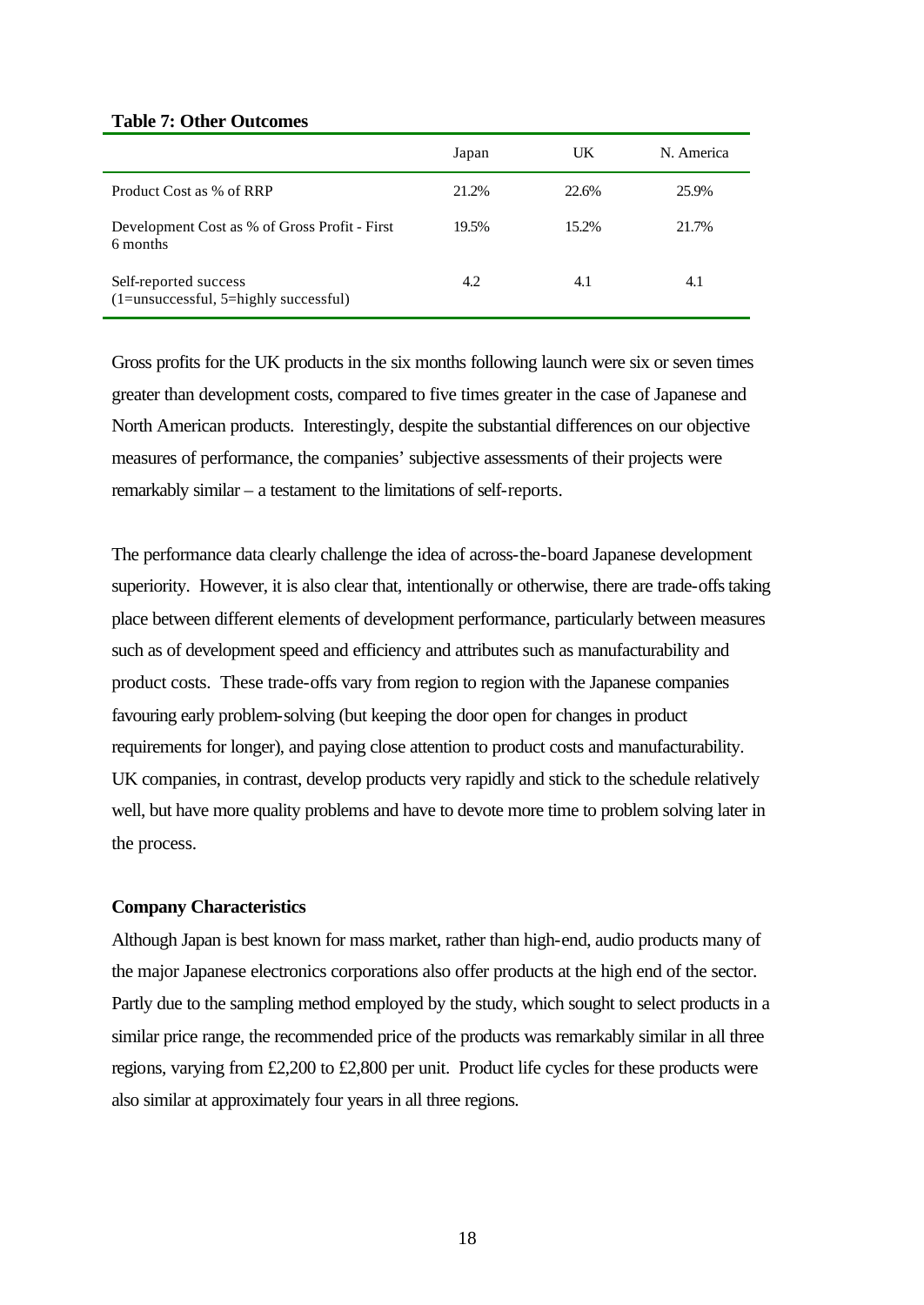There are some small, independent audio companies in Japan although in recent years several of these have been struggling and some have been acquired by non-Japanese companies. The high-end operations of all the major Japanese corporations in the study were organized into relatively self-contained specialist divisions. These divisions were small in relation to the size of their parent companies, and were in many ways comparable to the stand alone companies of North America and UK. Even so, the average turnover of the Japanese high-end divisions was approximately 14 times higher than in the stand-alone companies of North America and 30 times higher than in the UK (Table 8).

|                                                         | <b>Japan</b> | UK          | N. America  |
|---------------------------------------------------------|--------------|-------------|-------------|
| Annual sales (average for last three years $-\pounds$ ) | £378,810,360 | £12,682,843 | £28,028,800 |
| Number of employees (averaged over last three years)    | 1,082        | 115         | 174         |
| Profit margins (averaged over last three years)         | $0.9\%$      | 5.4%        | 6.5%        |
| Mean annual growth (average over last three years)      | $+2.5%$      | $+9.1%$     | $+15.4%$    |
| Percentage of sales exported                            | 59.2%        | 69.5%       | 43.4%       |

**Table 8: Company Characteristics**

The North American companies showed the strongest growth and the highest profit margins, reflecting the buoyancy of the North American market at the end of the 1990s. A number of the Japanese companies in the study had been making a loss, and the average profit margin on sales for Japan was less than one per cent. UK firms showed the highest export ratio of the three countries, with nearly 70 per cent of output exported.

Any individual development project is embedded in a wider innovation system both within an individual company and within a national context. Such systems reflect the resources that are put into innovation, and the structures within which innovative activity is enacted. The scale of product development activity in the companies in each region is shown in Table 9.

The relatively small scale of operations in the UK can clearly be seen in Table 8, particularly in relation to the Japanese companies with their large development departments, substantial portfolios of projects and intense patenting activity. However, individual Japanese development engineers actually have less severe loadings than their Western counterparts. There is less than one project per member of development staff in Japan compared to two in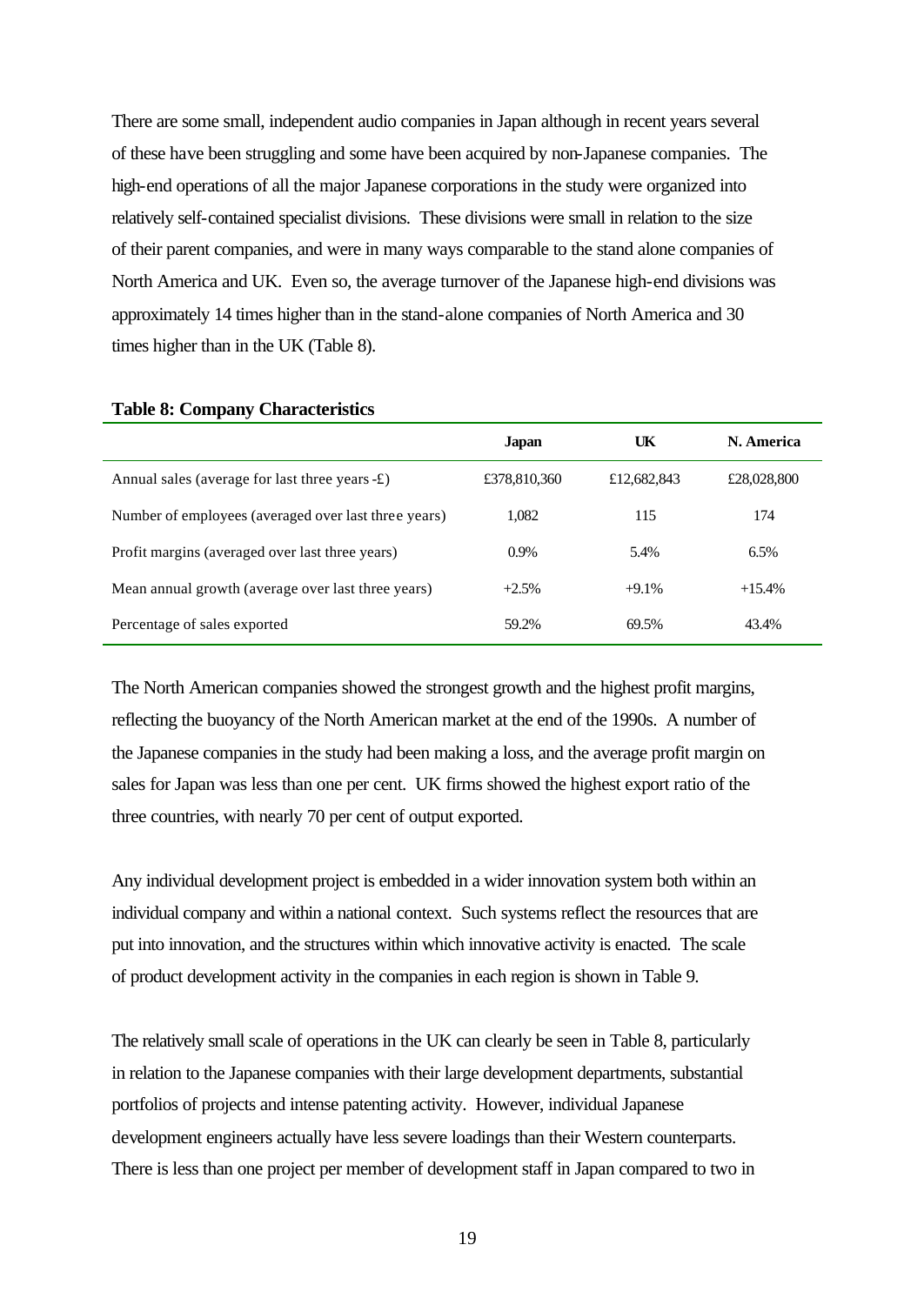the UK and three in North America. Loading development staff up with multiple projects can lead to competing priorities, with the associated dangers of curtailed problem solving and schedule slippage, particularly on projects that are not seen as strategically important.

|                                                                        | <b>Japan</b> | UK    | N. America |
|------------------------------------------------------------------------|--------------|-------|------------|
| Number of people in development                                        | 208          | 12    | 19         |
| Number of development projects started in last three years             | 162          | 25    | 16         |
| Average number of patents per company (registered in last three years) | 430.0        | 0.9   | 13.9       |
| Development projects started per member of development staff           | 0.7          | 1.8   | 3.0        |
| R&D expenditure as a % of sales                                        | 5.7%         | 4.8%  | 5.7%       |
| % of sales from products launched in last two years                    | 84.7%        | 68.8% | 44.5%      |

#### **Table 9: New Product Development Patterns**

Expenditure on R&D as a percentage of sales is identical for Japan and the North America, with the UK lagging approximately one percentage point behind the other two regions. Japanese companies display more aggressive, innovation-led strategies with 85 per cent of sales attributable to products launched in the last two years - 20 per cent higher than in the UK and nearly double the figure of the North America.

#### **Project Management**

Table 9 shows the characteristics of the project teams in the three areas. Here, the general picture is of uniformity, rather than variety, across the three regions. Development teams were small and tight and involved only a relatively restricted number of people, typically four to seven depending on the stage of the development process. Japanese companies tended to involve slightly more people at the early stages of the process, and fewer in the later stages.

The number of projects that each team member was servicing simultaneously was lower in Japan (at three to four 'live' projects per team member, compared to five or six in the UK and North America). The difference in size between the Japanese companies and their Western counterparts is significant here. Smaller companies, with narrower resource bases, of necessity have to have most people involved in most projects. Thus, although Japanese companies as a whole had wide portfolios of projects, Japanese development teams were able to devote their attention to projects in a more focused way than could many Western development teams.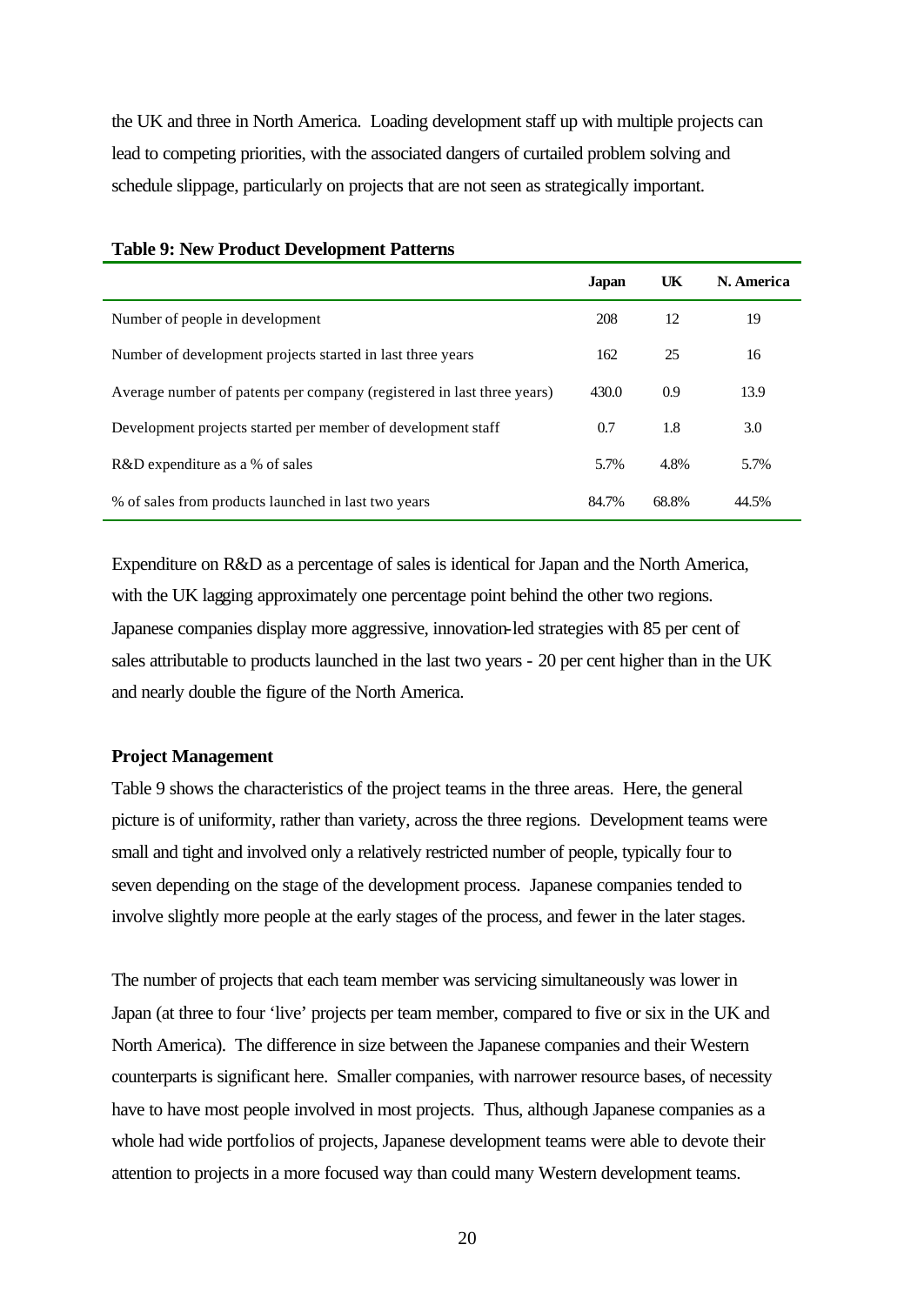|                                             | <b>Japan</b> | UK   | N. America |
|---------------------------------------------|--------------|------|------------|
| Number of people involved in early concept  | 7.0          | 5.5  | 4.4        |
| Number of members in the core team          | 3.9          | 5.9  | 4.3        |
| Number of members in the wider team         | 8.2          | 10.0 | 9.2        |
| Number of live projects per team member     | 3.3          | 5.6  | 6.2        |
| Average years of experience in company      | 13.3         | 8.6  | 7.1        |
| Average years of experience in the industry | 14.0         | 12.2 | 11.6       |

#### **Table 10: Project Team Characteristics**

Long term employment, which has been characteristic of the major Japanese corporations, was reflected in the number of years of experience of development engineers with their companies, Japan's levels being double those of the West. However, although Western engineers had less company-specific experience than their Japanese counterparts, the length of their experience in the audio *industry* was not so different. The value of company-specific, compared to industryspecific, experience was a matter of debate in many companies. Labour turnover amongst development engineers means the loss of important tacit knowledge, but may also aid creativity through the injection of fresh ideas and perspectives.

#### **Supplier Involvement**

The benefits of supplier involvement in the development process have been forcibly extolled in the literature and Clark and Fujimoto concluded that this was a major source of advantage in Japanese automotive product development. In this study, the characteristics of the supply bases in the three regions were remarkably consistent in terms of the number of suppliers (approximately 20 to 30 in all cases), with Japan and North America showing longer track records of working with their major suppliers. In some of the Japanese companies, key suppliers were divisions of the same company, a phenomenon that was absent in the West.

It was difficult to ascertain how great an advantage such 'in-house' suppliers represented, or indeed if it was an advantage at all. Certainly, close relationships help with the exchange of tacit or commercially sensitive information. The percentage of suppliers located overseas (with whom close relations were clearly difficult) was much higher for the UK and North America than for Japan.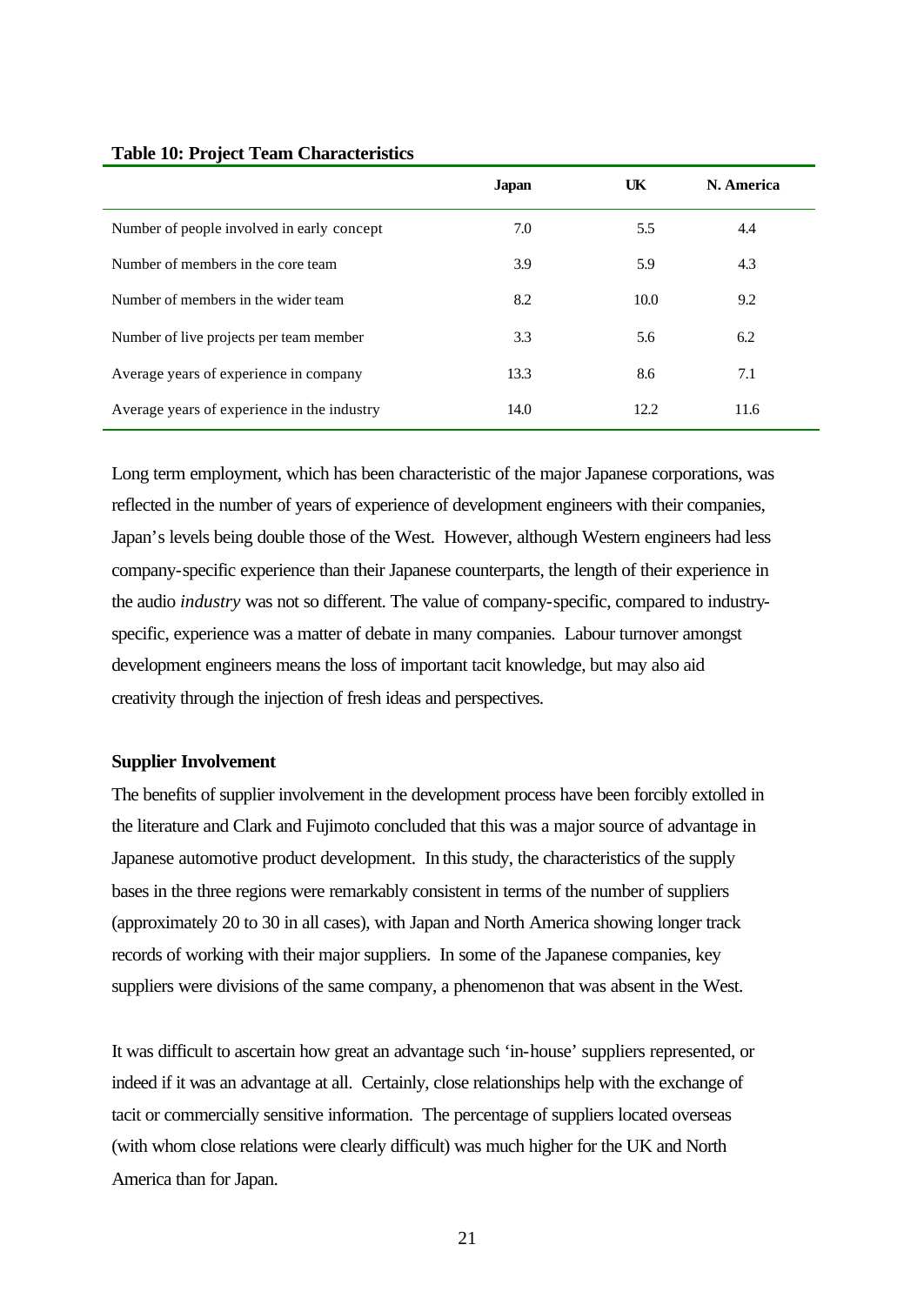#### **Table 11: Supplier involvement**

|                                                     | <b>Japan</b> | UK    | N.America |
|-----------------------------------------------------|--------------|-------|-----------|
| Number of suppliers                                 | 27           | 26    | 19        |
| Number of previous projects involving main supplier | 13           | 5     | 10        |
| % of suppliers overseas                             | 20.0%        | 38.7% | 41.5%     |
| % of development work conducted in-house            | 87.4%        | 93.5% | 88.3%     |

The percentage of overseas suppliers to Japanese companies was inflated by the presence of some manufacturing outside Japan. There were some cases of offshore manufacturing amongst the North American companies, but in the UK virtually every facility was stand alone, conducting both development and production in the UK.

#### **Industry Structures**

The question with which this research began was 'What are the characteristics of high performing product development systems?' Before too long, another question was more salient: 'Why are nearly all the electronics companies in Japan relatively large and nearly all the UK and North American ones relatively small?'

In the case of some consumer electronics products – televisions are the prime example – Western producers have progressively given up ground to Japanese producers, up to the point of virtual extinction. In other product areas (such as video recorders) the initial invention occurred in the West, but commercialization was largely the prerogative of Japanese companies. High end audio is somewhat anomalous, in that the strong brands, at least in the eyes of audiophiles, are not Japanese. Indeed, many audiophiles are scornful of Japanese products (in much the same way that British motorcyclists used to scorn Japanese motorcycles in the 1960's). Many British and US audio products sell well in the Japanese audiophile market.

This raises several interesting questions. Will the history of the audio industry be similar to that of the motorcycle and TV industries, with the major Western producers retreating before a Japanese onslaught? If so, the majority of non-Japanese companies in this study may be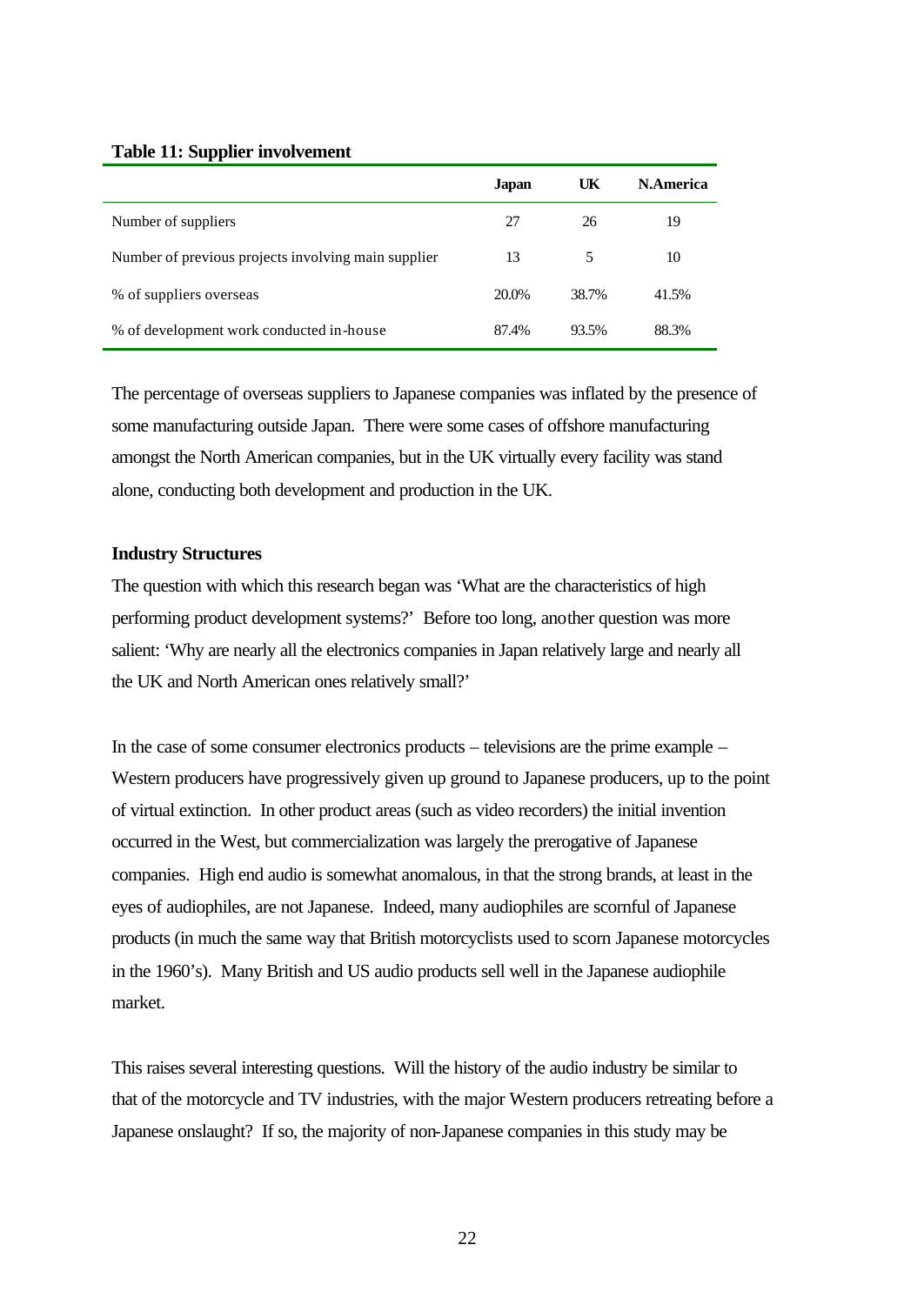viewed as specialized players, playing a defensive strategy by serving market niches too small or inaccessible to be of interest to the Japanese giants.

The other interpretation is that Japanese and Western companies started out in high-end audio at the same time but followed different trajectories. Most commentators agree that the trigger for the launch of the hi-fi market was the 33rpm long-playing record, which provided a high quality reproduction medium. In the West the main interest in taking up the possibilities offered by this technology came from musical purists and hobbyists, who, frustrated by what they perceived to be the inadequacies of existing products, built systems for their own use, but then found a wider market for these products. The ethos that provided the initial impetus for these products is still very much in evidence in many of these companies today – a belief that mainstream products do not offer the best sound quality, but that their own products do. What is interesting is that in the West these companies have rarely grown into substantial corporations, though there are one or two exceptions to this in the US.

Japan also has its share of small independent audio companies, but the lion's share of output comes from the high-end divisions of the major companies, who typically produce not only audio products but a range of other electronics products as well – TVs, VCRs, personal computers and so on. Although we found a strong audiophile mentality in the high-end audio divisions of many of these companies, their modus operandi was quite different from the small entrepreneurial Western firms in the study. The Japanese firms typically possessed significant international marketing functions who attempted gather and synthesize information from the (often diffuse) markets for the company's products around the world, and to integrate this information into a coherent set of specifications. This was one of the key differences between the Japanese and Western models. The scale of the Japanese electronics corporations also placed them in a much stronger position to develop and exploit new technologies, or to integrate existing ones (eg. Web TV and desktop entertainment) both of which represent a convergence between computing and home entertainment. In contrast, the Western producers were largely confined to pushing at the edges of the performance envelope using existing technology.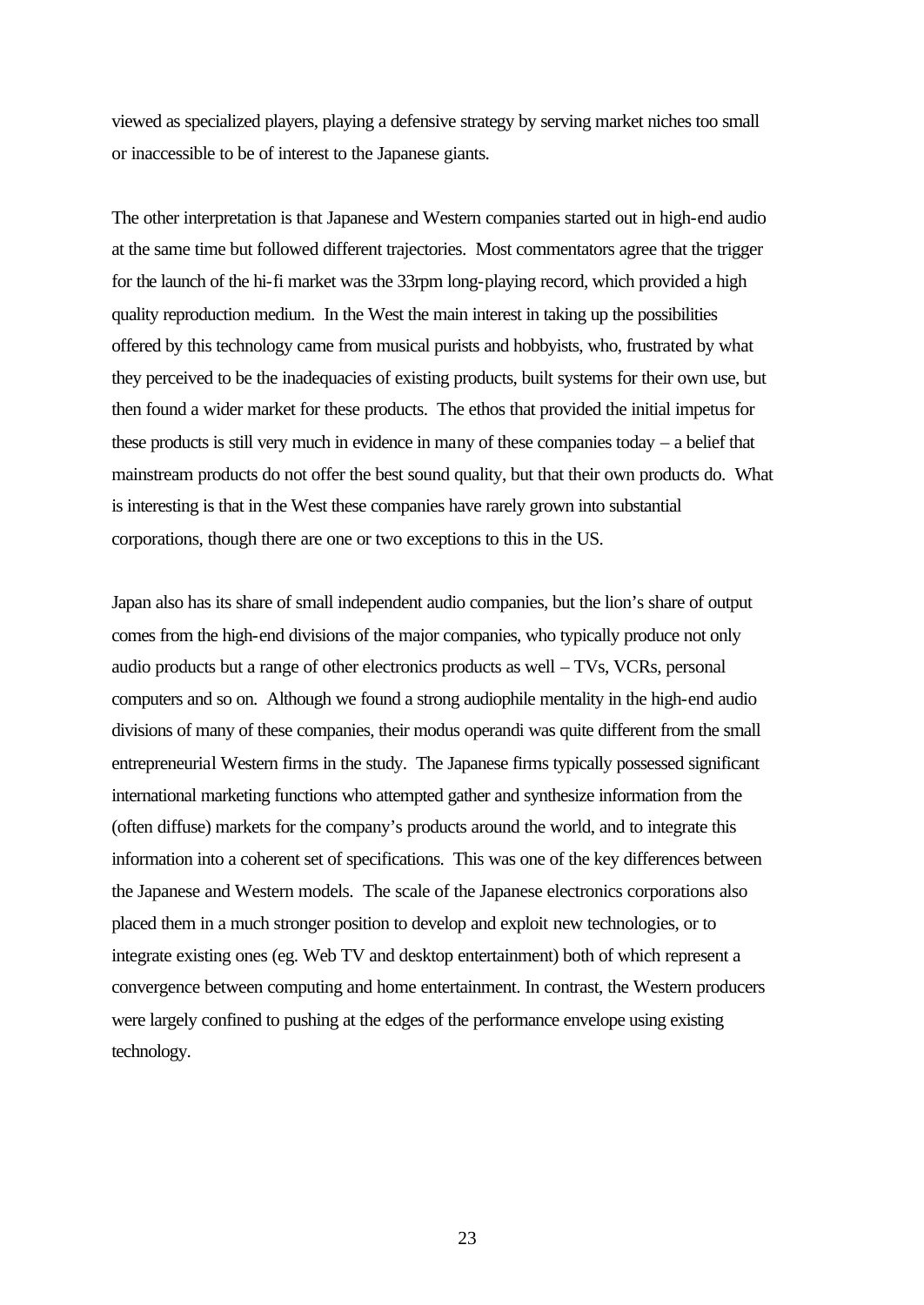#### **Conclusions**

This report has explored a number of issues surrounding new product development within a particular industry. The strength of the conclusions is inevitably limited by the small number of observations, but the findings raise important questions about the interplay between new product development practice, performance and corporate and national context.

First, in the international comparisons, the UK firms performed well on measures of speed and efficiency during the development cycle itself, but appeared to pay a price for this in terms of post launch problems. It may be that new product development performance may be better conceived as a 'profile', with individual projects high on some indices and low on others, rather than as a unitary entity.

Secondly, the focus on a single product area throws differences in national and organizational context into sharp relief. There were many similarities in how companies in different countries went about the task of developing high-end audio products, particularly in terms of the composition and size of the development teams that they used. However, there were differences too. Cumulative company-specific experience in Japanese teams was much higher than in Western ones, due to the continuing tradition of long term employment in Japan. This undoubtedly carries benefits in terms of the capture and retention of tacit knowledge and assists in transferring learning from project to project. However, it also poses greater obstacles to radical innovation relative to the more fluid Western model, in which labour mobility across firms and across sectors is more commonplace. Supplier involvement in development, despite the rhetoric in the literature, was generally low in all companies, though less so in Japan. Those companies who were targeting their products at a mass market showed noticeable differences in their product strategies from those focusing exclusively on the audiophile market. Both technology push and market pull strategies were in evidence, both successful in their own ways.

Thirdly, in contrast to Japanese superiority in innovative performance reported in the 1980s, at least in the automotive industry, we see a much more mixed picture. On the measures of manufacturing performance the Japanese companies in this study outperformed their Western counterparts by a significant margin; their products also came in much closer to their original cost targets. However, on most measures of development productivity and speed the Japanese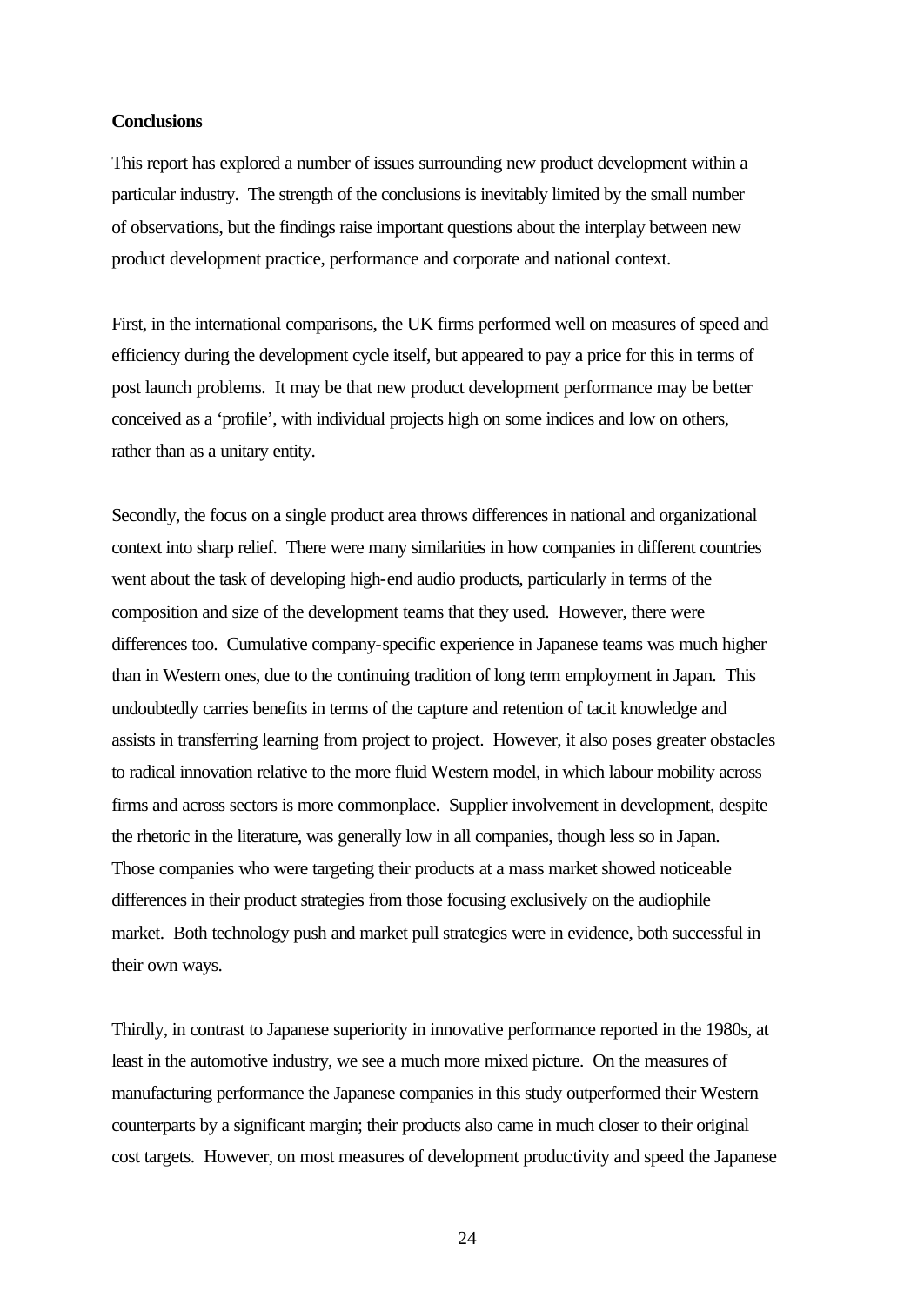lagged their Western competitors by substantial margins. Perhaps this is inevitable given a product strategy emphasizing value and reliability. Again, this points to a need to conceive of the product development process as one that is beset by dilemmas and trade offs – which different companies, in different contexts, resolve in different ways.

Fourthly, the recession in Japan was clearly taking its toll, and the Japanese companies showed poor financial performance compared to their Western counterparts. This problem was particularly acute for those Japanese companies that did not have proprietary technology. There were signs of a 'hollowing out' of development and manufacturing capabilities in Japan as operations moved off-shore to lower cost locations. These difficulties have also been manifested by a number of foreign take-overs of Japanese audio companies.

Finally, there is the question of the link between company specific patterns of new product development and national innovation systems. This study began as a comparison between Japanese and Western practice in individual companies, and indeed individual new product development projects. However, it soon became clear that there were distinct patterns found in each country. One very obvious example of this was company size. Virtually all the Western high end audio firms were small, entrepreneurial companies, but most of the Japanese firms were divisions of large corporations. Although many staff were audio enthusiasts in all regions, a 'hobbyist' mentality was strong in the West.

In many respects these patterns reflect typical Western/Japanese approaches to innovation. In Japan the norm for the organization of innovation in many industries has been a three or four way division of labour. Large, central R&D facilities look after basic research; engineering and development facilities focus on the commercialisation of the ideas emerging from the basic research; manufacturing and sales divisions handle the production and distribution of the product once it has been developed. This is very much a corporatist, inclusive approach.

In general, UK and North American firms were small, entrepreneurial start ups, often centred around particular seedbeds, such as universities or recording studios. These firms produced for specific niches, and developed and produced products with strong brand names that were focused on restricted 'audiophile' markets. Substantial growth was not, in general, a significant objective for these firms. Clearly, such factors significantly shape the manner in